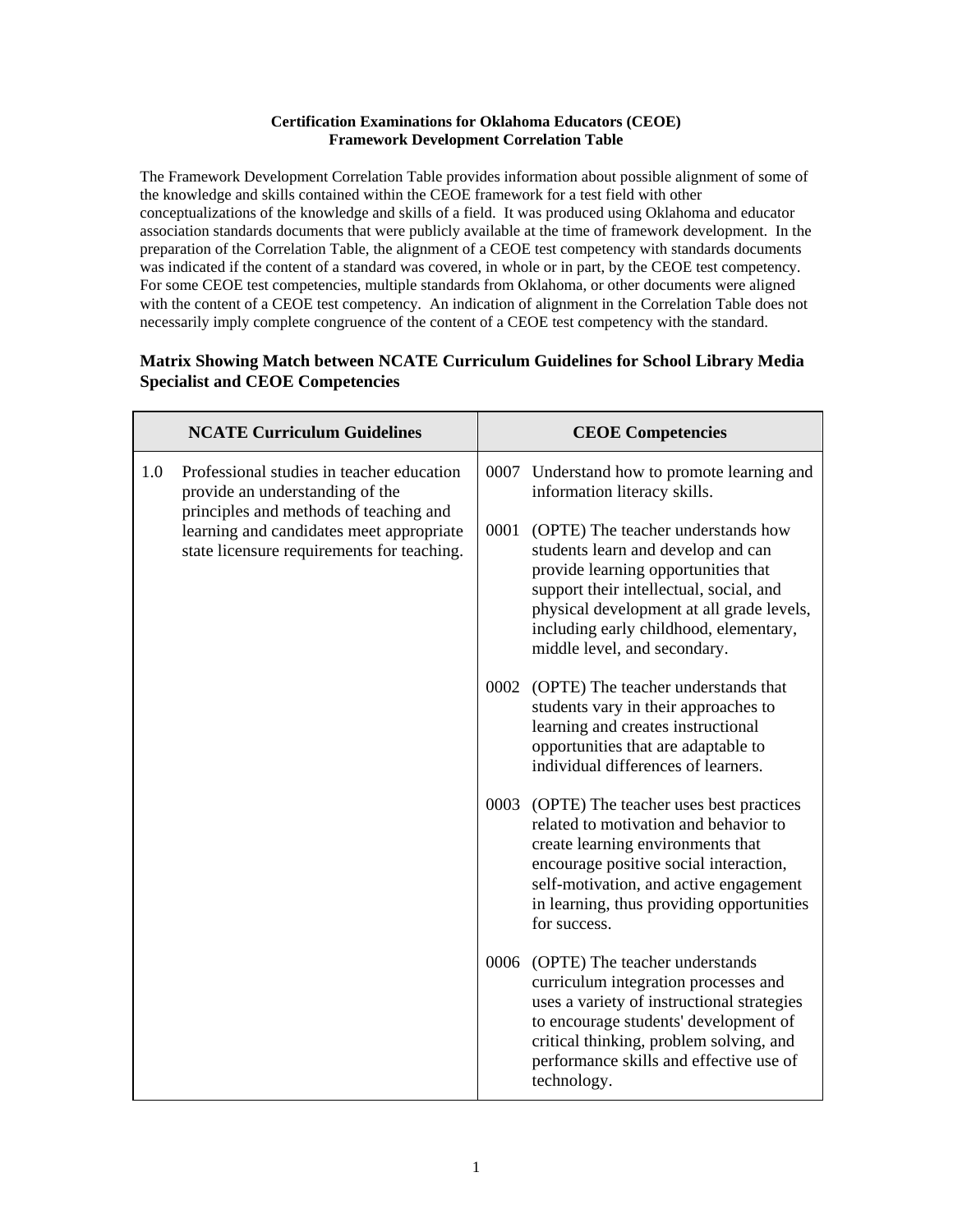|     |                                                                                                                                   | <b>NCATE Curriculum Guidelines</b>                                                                             | <b>CEOE Competencies</b> |                                                                                                                                                                                                                                                                             |
|-----|-----------------------------------------------------------------------------------------------------------------------------------|----------------------------------------------------------------------------------------------------------------|--------------------------|-----------------------------------------------------------------------------------------------------------------------------------------------------------------------------------------------------------------------------------------------------------------------------|
| 2.0 | Professionalism. The ability to<br>demonstrate a commitment to personal<br>professional growth is shown by<br>candidates who can: |                                                                                                                |                          |                                                                                                                                                                                                                                                                             |
|     | 2.1                                                                                                                               | Exhibit comprehension of the role<br>of libraries in a democratic society<br>and the interrelationships of all |                          | 0001 Understand the role of the school library<br>media program.                                                                                                                                                                                                            |
|     |                                                                                                                                   | types of libraries and information<br>agencies.                                                                |                          | 0002 Understand relationships between the<br>library media program and the<br>curriculum.                                                                                                                                                                                   |
|     |                                                                                                                                   |                                                                                                                |                          | 0003 Understand the roles and responsibilities<br>of the library media specialist.                                                                                                                                                                                          |
|     |                                                                                                                                   |                                                                                                                |                          | 0004 Understand the relationship between the<br>library media program and information<br>resources and services beyond the<br>school.                                                                                                                                       |
|     | 2.2                                                                                                                               | Exhibit an understanding of the<br>role of the school library media                                            |                          | 0001 Understand the role of the school library<br>media program.                                                                                                                                                                                                            |
|     |                                                                                                                                   | program as a central element in<br>the intellectual life of the school.                                        |                          | 0002 Understand relationships between the<br>library media program and the<br>curriculum.                                                                                                                                                                                   |
|     |                                                                                                                                   |                                                                                                                |                          | 0003 Understand the roles and responsibilities<br>of the library media specialist.                                                                                                                                                                                          |
|     | 2.3                                                                                                                               | Advocate and promote<br>opportunities to improve the<br>profession both independently and                      |                          | 0005 Understand legal and ethical issues<br>related to library media programs and<br>the role of the library media specialist.                                                                                                                                              |
|     |                                                                                                                                   | collectively.                                                                                                  |                          | 0006 Understand resources and strategies for<br>ongoing professional development.                                                                                                                                                                                           |
|     | 2.4                                                                                                                               | Engage in continuous self-<br>evaluation and self-directed                                                     | 0006                     | Understand resources and strategies for<br>ongoing professional development.                                                                                                                                                                                                |
|     |                                                                                                                                   | learning for personal professional<br>growth.                                                                  | 0010                     | (OPTE) The teacher evaluates the effects<br>of his/her choices and actions on others<br>(students, parents, and other<br>professionals in the learning<br>community), modifies those actions<br>when needed, and actively seeks<br>opportunities for continued professional |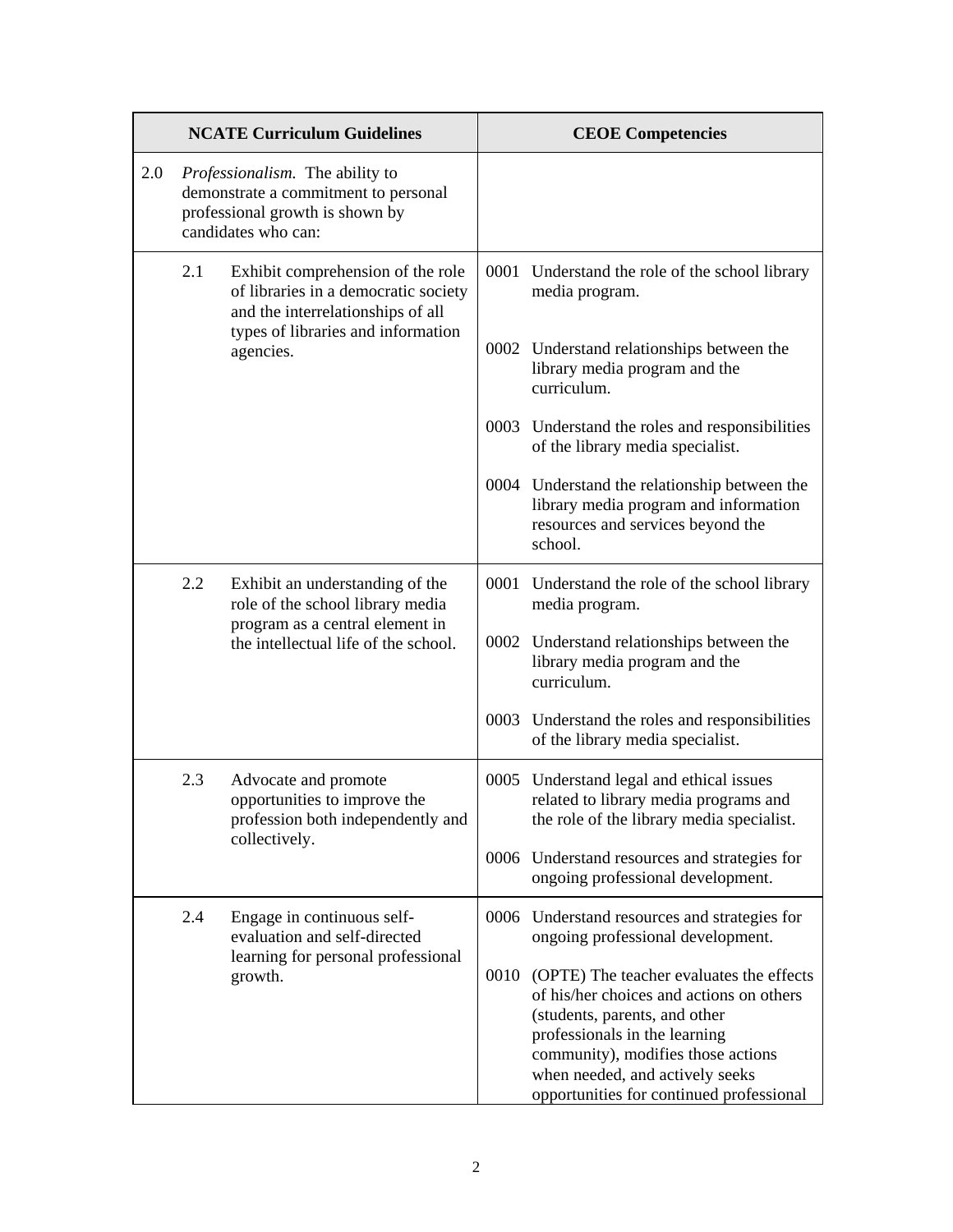| <b>NCATE Curriculum Guidelines</b> |     | <b>CEOE Competencies</b>                                                                                                                                                                                                  |      |                                                                                                                                            |
|------------------------------------|-----|---------------------------------------------------------------------------------------------------------------------------------------------------------------------------------------------------------------------------|------|--------------------------------------------------------------------------------------------------------------------------------------------|
|                                    |     |                                                                                                                                                                                                                           |      | growth.                                                                                                                                    |
|                                    | 2.5 | Maintain an active interest in and<br>contribute to appropriate local,<br>state, regional, and national<br>professional associations and<br>publications.                                                                 |      | 0006 Understand resources and strategies for<br>ongoing professional development.                                                          |
|                                    | 2.6 | Demonstrate a commitment to<br>promoting intellectual freedom.                                                                                                                                                            |      | 0003 Understand the roles and responsibilities<br>of the library media specialist.                                                         |
|                                    |     |                                                                                                                                                                                                                           |      | 0005 Understand legal and ethical issues<br>related to library media programs and<br>the role of the library media specialist.             |
|                                    | 2.7 | Demonstrate professional integrity<br>through ethical behavior.                                                                                                                                                           |      | 0005 Understand legal and ethical issues<br>related to library media programs and<br>the role of the library media specialist.             |
|                                    | 2.8 | Exhibit comprehension of the<br>importance of cooperation and<br>networking among libraries and<br>other information agencies in<br>meeting the information needs of<br>participants in a democratic<br>society.          |      | 0004 Understand the relationship between the<br>library media program and information<br>resources and services beyond the<br>school.      |
|                                    | 2.9 | Identify legislation and policy at<br>the local, state, and national levels<br>that affect the development of the<br>school library media programs<br>and take appropriate action.                                        |      | 0005 Understand legal and ethical issues<br>related to library media programs and<br>the role of the library media specialist.             |
| 3.0                                |     | Communications and Group Dynamics.<br>The ability to communicate effectively<br>with students, faculty, staff,<br>administrators, parents, other colleagues,<br>and the general public is shown by<br>candidates who can: |      |                                                                                                                                            |
|                                    | 3.1 | Maintain a positive teaching and<br>learning climate in the school<br>library media center.                                                                                                                               | 0001 | Understand the role of the school library<br>media program.<br>0007 Understand how to promote learning and<br>information literacy skills. |
|                                    |     |                                                                                                                                                                                                                           | 0021 | Understand the supervision and<br>management of library media program                                                                      |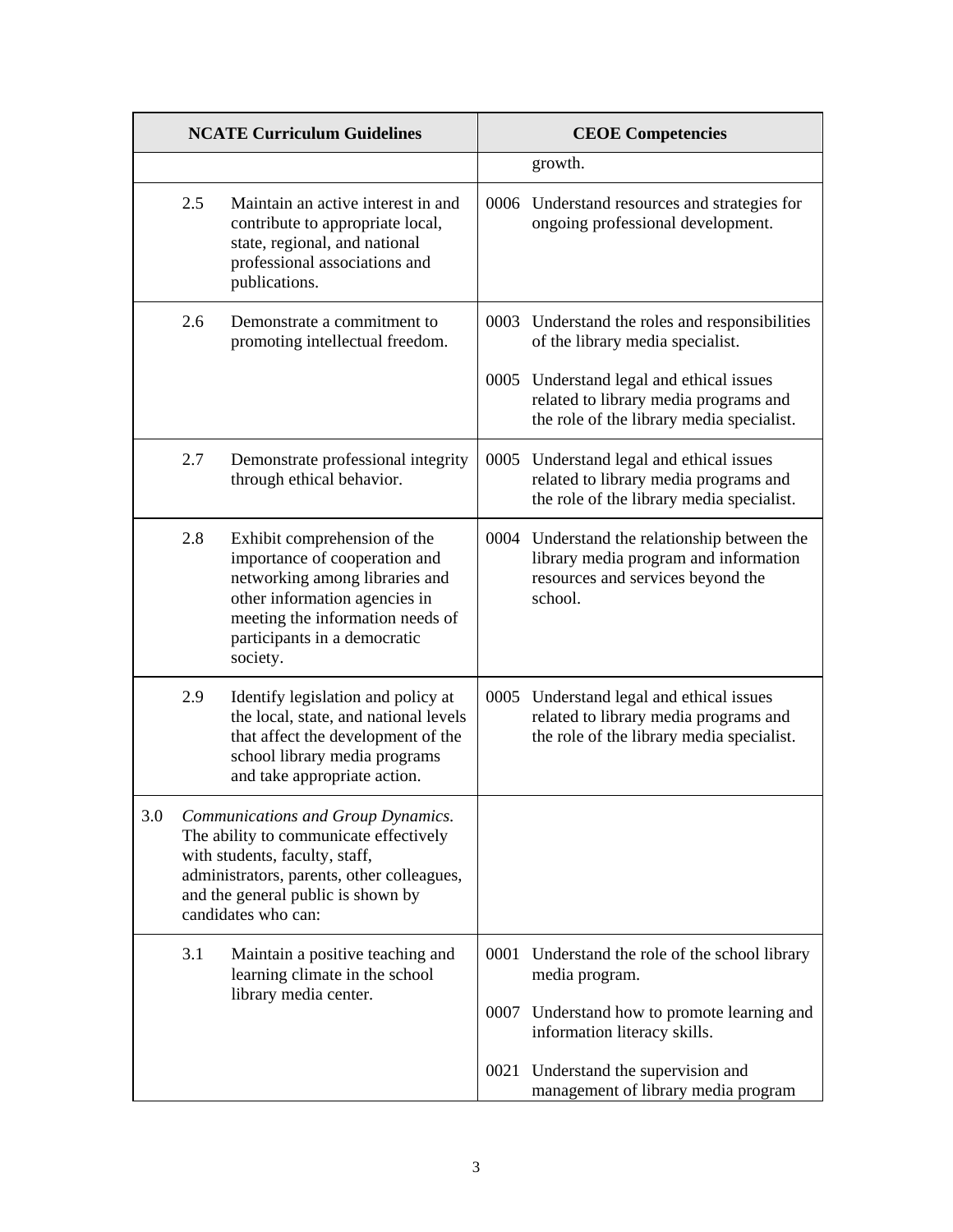| <b>NCATE Curriculum Guidelines</b>                                    | <b>CEOE</b> Competencies                                                                                                                                                                                                                                                   |
|-----------------------------------------------------------------------|----------------------------------------------------------------------------------------------------------------------------------------------------------------------------------------------------------------------------------------------------------------------------|
|                                                                       | staff.                                                                                                                                                                                                                                                                     |
|                                                                       | 0003 (OPTE) The teacher uses best practices<br>related to motivation and behavior to<br>create learning environments that<br>encourage positive social interaction,<br>self-motivation, and active engagement<br>in learning, thus providing opportunities<br>for success. |
|                                                                       | 0004 (OPTE) The teacher understands the<br>process of continuous lifelong learning,<br>the concept of making learning<br>enjoyable, and the need for a willingness<br>to change when the change leads to<br>greater student learning and<br>development.                   |
|                                                                       | 0012 (OPTE) The teacher fosters positive<br>interaction with school colleagues,<br>parents/families, and organizations in the<br>community to actively engage them in<br>support of students' learning and well-<br>being.                                                 |
| 3.2<br>Listen and respond to information<br>requests in a manner that | 0001 Understand the role of the school library<br>media program.                                                                                                                                                                                                           |
| encourages further patron inquiry.                                    | 0008 Understand how to determine<br>information needs and initiate searches.                                                                                                                                                                                               |
|                                                                       | (OPTE) The teacher develops a<br>0007<br>knowledge of and uses a variety of<br>effective communication techniques to<br>foster active inquiry, collaboration, and<br>supportive interaction in the classroom.                                                              |
|                                                                       | 0012<br>(OPTE) The teacher fosters positive<br>interaction with school colleagues,<br>parents/families, and organizations in the<br>community to actively engage them in<br>support of students' learning and well-<br>being.                                              |
|                                                                       |                                                                                                                                                                                                                                                                            |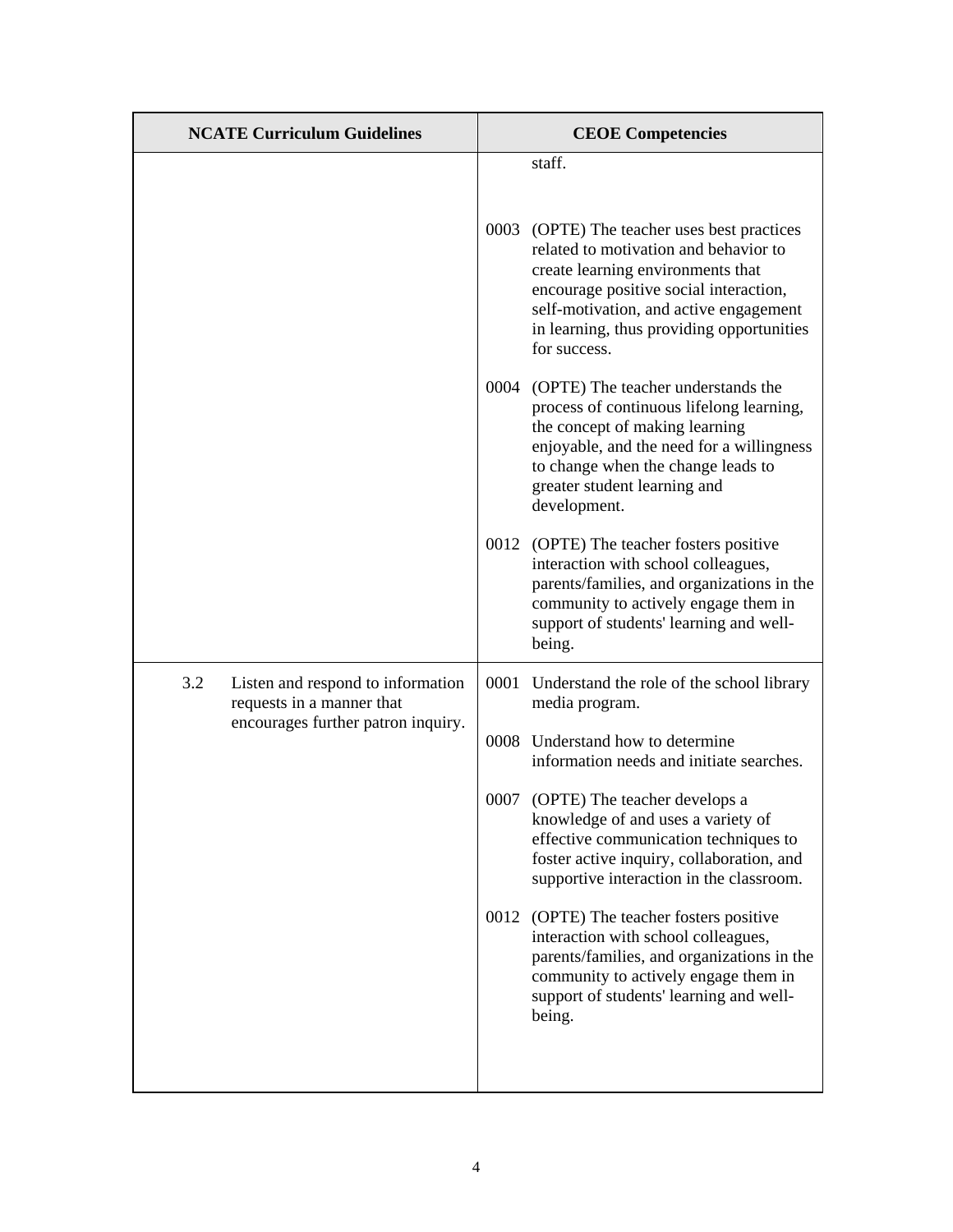|     | <b>NCATE Curriculum Guidelines</b>                                                                                                                                                                                                   |                                                                                                                                                                                                                                      |                                                                                    | <b>CEOE Competencies</b>                                                                                                              |  |  |
|-----|--------------------------------------------------------------------------------------------------------------------------------------------------------------------------------------------------------------------------------------|--------------------------------------------------------------------------------------------------------------------------------------------------------------------------------------------------------------------------------------|------------------------------------------------------------------------------------|---------------------------------------------------------------------------------------------------------------------------------------|--|--|
|     | 3.3<br>Practice effective interpersonal<br>relationships within as well as<br>outside the school community and<br>communicate regularly and<br>purposefully to further school<br>goals and relate library media<br>program needs and |                                                                                                                                                                                                                                      | 0003 Understand the roles and responsibilities<br>of the library media specialist. |                                                                                                                                       |  |  |
|     |                                                                                                                                                                                                                                      |                                                                                                                                                                                                                                      |                                                                                    | 0004 Understand the relationship between the<br>library media program and information<br>resources and services beyond the<br>school. |  |  |
|     |                                                                                                                                                                                                                                      | accomplishments.                                                                                                                                                                                                                     |                                                                                    | 0006 Understand resources and strategies for<br>ongoing professional development.                                                     |  |  |
|     |                                                                                                                                                                                                                                      |                                                                                                                                                                                                                                      |                                                                                    | 0013 Understand how to support and enhance<br>the leadership role of the library media<br>program in all curricular areas.            |  |  |
|     |                                                                                                                                                                                                                                      |                                                                                                                                                                                                                                      |                                                                                    | 0019 Understand the development,<br>implementation, and ongoing evaluation<br>of a library media program.                             |  |  |
|     |                                                                                                                                                                                                                                      |                                                                                                                                                                                                                                      |                                                                                    | 0022 Understand the fiscal management of a<br>library media program.                                                                  |  |  |
|     | 3.4                                                                                                                                                                                                                                  | Exhibit communication skills<br>necessary for collaborative<br>planning of curriculum and                                                                                                                                            |                                                                                    | 0003 Understand the roles and responsibilities<br>of the library media specialist.                                                    |  |  |
|     |                                                                                                                                                                                                                                      | lessons with teachers; i.e., the<br>ability to demonstrate an<br>understanding of curriculum<br>objectives, to listen effectively, to<br>use probing and clarifying<br>questions, and to negotiate<br>responsibility for activities. |                                                                                    | 0013 Understand how to support and enhance<br>the leadership role of the library media<br>program in all curricular areas.            |  |  |
|     | 3.5                                                                                                                                                                                                                                  | Develop and implement an<br>effective public relations program<br>that communicates to the school                                                                                                                                    |                                                                                    | 0013 Understand how to support and enhance<br>the leadership role of the library media<br>program in all curricular areas.            |  |  |
|     |                                                                                                                                                                                                                                      | board, students, faculty,<br>administrators, staff, parents,<br>other colleagues, and the general<br>public the vital contribution of the                                                                                            |                                                                                    | 0019 Understand the development,<br>implementation, and ongoing evaluation<br>of a library media program.                             |  |  |
|     |                                                                                                                                                                                                                                      | school library media program to<br>learning.                                                                                                                                                                                         |                                                                                    | 0022 Understand the fiscal management of a<br>library media program.                                                                  |  |  |
| 4.0 | Collection Management. The ability to<br>apply basic principles of evaluating and<br>selecting resources and equipment to                                                                                                            |                                                                                                                                                                                                                                      |                                                                                    |                                                                                                                                       |  |  |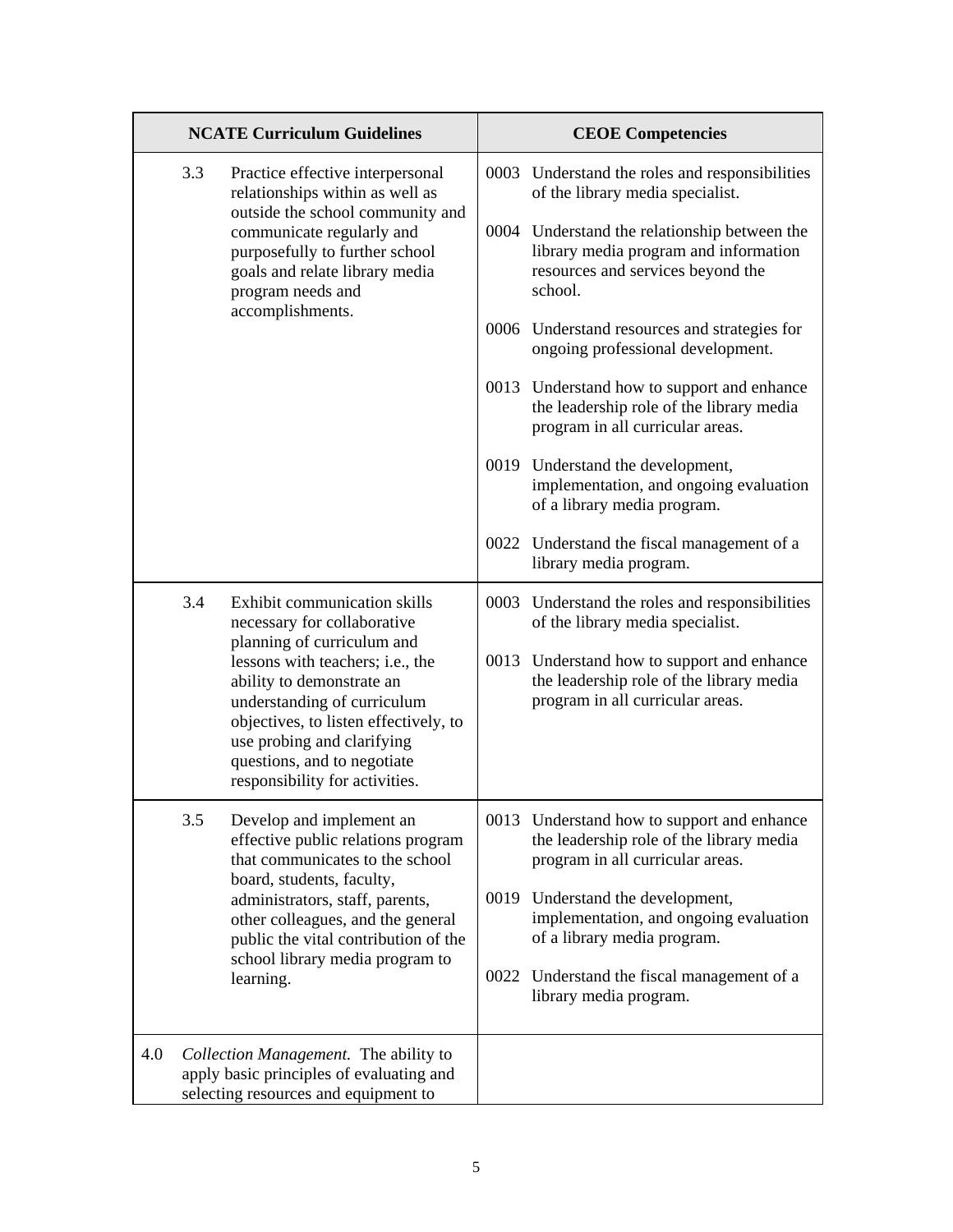| <b>NCATE Curriculum Guidelines</b>                                                                                                                                                                                     | <b>CEOE Competencies</b>                                                                                                                                                                                                                                                                                                                                                                                                                                                       |  |
|------------------------------------------------------------------------------------------------------------------------------------------------------------------------------------------------------------------------|--------------------------------------------------------------------------------------------------------------------------------------------------------------------------------------------------------------------------------------------------------------------------------------------------------------------------------------------------------------------------------------------------------------------------------------------------------------------------------|--|
| build and maintain a resource collection<br>that includes both internal holdings and<br>external information access points to<br>support the educational goals of the<br>school is shown by candidates who can:        |                                                                                                                                                                                                                                                                                                                                                                                                                                                                                |  |
| 4.1<br>Develop, implement, monitor, and<br>revise selection policies and<br>procedures at the district level and<br>collection development policies<br>that reflect the school's<br>philosophy, goals, and objectives. | 0013 Understand how to support and enhance<br>the leadership role of the library media<br>program in all curricular areas.<br>0014 Understand information resources.<br>0015 Understand types and characteristics of<br>literature for children and young adults.<br>0016 Understand technological resources and<br>their applications in the curriculum and<br>the library media program.<br>0018 Understand issues and procedures<br>related to the acquisition of resources |  |
|                                                                                                                                                                                                                        | and equipment.                                                                                                                                                                                                                                                                                                                                                                                                                                                                 |  |
| 4.2<br>Identify and apply criteria<br>appropriate for evaluating<br>resources and accompanying<br>equipment in all formats and at all<br>grade levels.                                                                 | 0013 Understand how to support and enhance<br>the leadership role of the library media<br>program in all curricular areas.<br>0014 Understand information resources.                                                                                                                                                                                                                                                                                                           |  |
|                                                                                                                                                                                                                        | 0015 Understand types and characteristics of<br>literature for children and young adults.                                                                                                                                                                                                                                                                                                                                                                                      |  |
|                                                                                                                                                                                                                        | 0016 Understand technological resources and<br>their applications in the curriculum and<br>the library media program.                                                                                                                                                                                                                                                                                                                                                          |  |
|                                                                                                                                                                                                                        | 0017 Understand how to design and produce<br>curriculum-integrated instructional<br>materials.                                                                                                                                                                                                                                                                                                                                                                                 |  |
|                                                                                                                                                                                                                        | 0018 Understand issues and procedures<br>related to the acquisition of resources<br>and equipment.                                                                                                                                                                                                                                                                                                                                                                             |  |
| 4.3<br>Use appropriate collection                                                                                                                                                                                      | 0014 Understand information resources.                                                                                                                                                                                                                                                                                                                                                                                                                                         |  |
| management principles and<br>procedures for needs analysis,<br>evaluating, selecting, and<br>discarding resources (e.g.,                                                                                               | 0015 Understand types and characteristics of<br>literature for children and young adults.                                                                                                                                                                                                                                                                                                                                                                                      |  |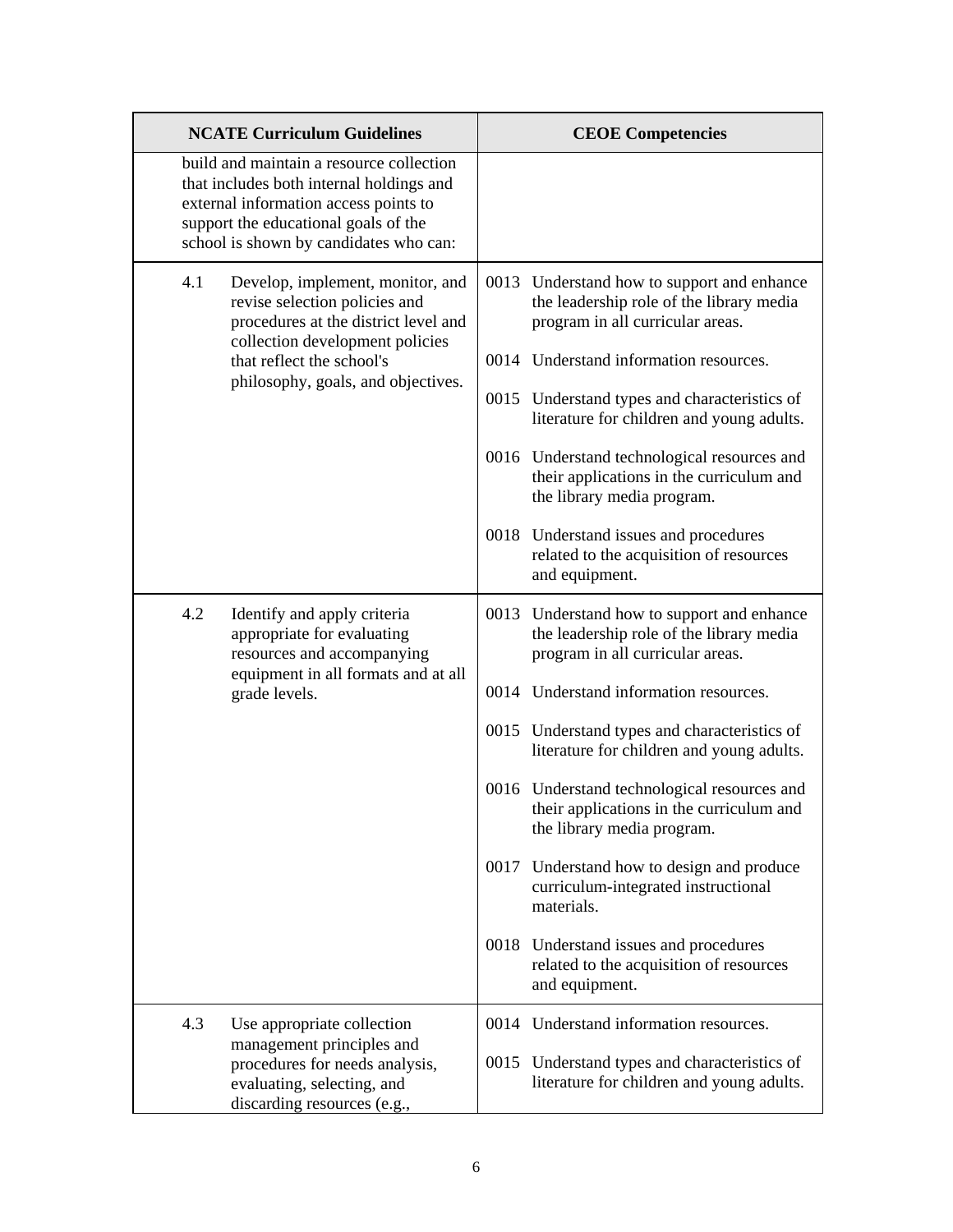|     | <b>NCATE Curriculum Guidelines</b>                                                                                                                                                                                                       | <b>CEOE Competencies</b> |                                                                                                                                       |
|-----|------------------------------------------------------------------------------------------------------------------------------------------------------------------------------------------------------------------------------------------|--------------------------|---------------------------------------------------------------------------------------------------------------------------------------|
|     | collection mapping, teacher<br>interviews, on-site preview, use of<br>reviews, and bibliographic tools)<br>in collaboration with classroom                                                                                               |                          | 0016 Understand technological resources and<br>their applications in the curriculum and<br>the library media program.                 |
|     | teachers.                                                                                                                                                                                                                                |                          | 0018 Understand issues and procedures<br>related to the acquisition of resources<br>and equipment.                                    |
|     |                                                                                                                                                                                                                                          |                          | 0023 Understand library media resource<br>organization, management, and<br>circulation.                                               |
| 4.4 | Evaluate both internal holdings<br>and external information access<br>points, and the needs of the                                                                                                                                       |                          | 0002 Understand relationships between the<br>library media program and the<br>curriculum.                                             |
|     | students and faculty to coordinate<br>the selection of appropriate<br>resources to meet the educational<br>goals and objectives of the school.                                                                                           |                          | 0004 Understand the relationship between the<br>library media program and information<br>resources and services beyond the<br>school. |
|     |                                                                                                                                                                                                                                          |                          | 0014 Understand information resources.                                                                                                |
|     |                                                                                                                                                                                                                                          |                          | 0016 Understand technological resources and<br>their applications in the curriculum and<br>the library media program.                 |
|     |                                                                                                                                                                                                                                          |                          | 0018 Understand issues and procedures<br>related to the acquisition of resources<br>and equipment.                                    |
| 4.5 | Establish an acquisition process<br>that assures appropriate resources<br>will be available for students and<br>teachers when needed.                                                                                                    |                          | 0018 Understand issues and procedures<br>related to the acquisition of resources<br>and equipment.                                    |
| 4.6 | Apply systematic techniques in<br>maintaining internal holdings<br>relevant to the personal<br>developmental and cultural needs<br>of elementary and secondary<br>students; professional needs of<br>faculty, staff, and administrators; |                          | 0002 Understand relationships between the<br>library media program and the<br>curriculum.                                             |
|     |                                                                                                                                                                                                                                          | 0013                     | Understand how to support and enhance<br>the leadership role of the library media<br>program in all curricular areas.                 |
|     | and the curriculum of the school.                                                                                                                                                                                                        |                          | 0014 Understand information resources.                                                                                                |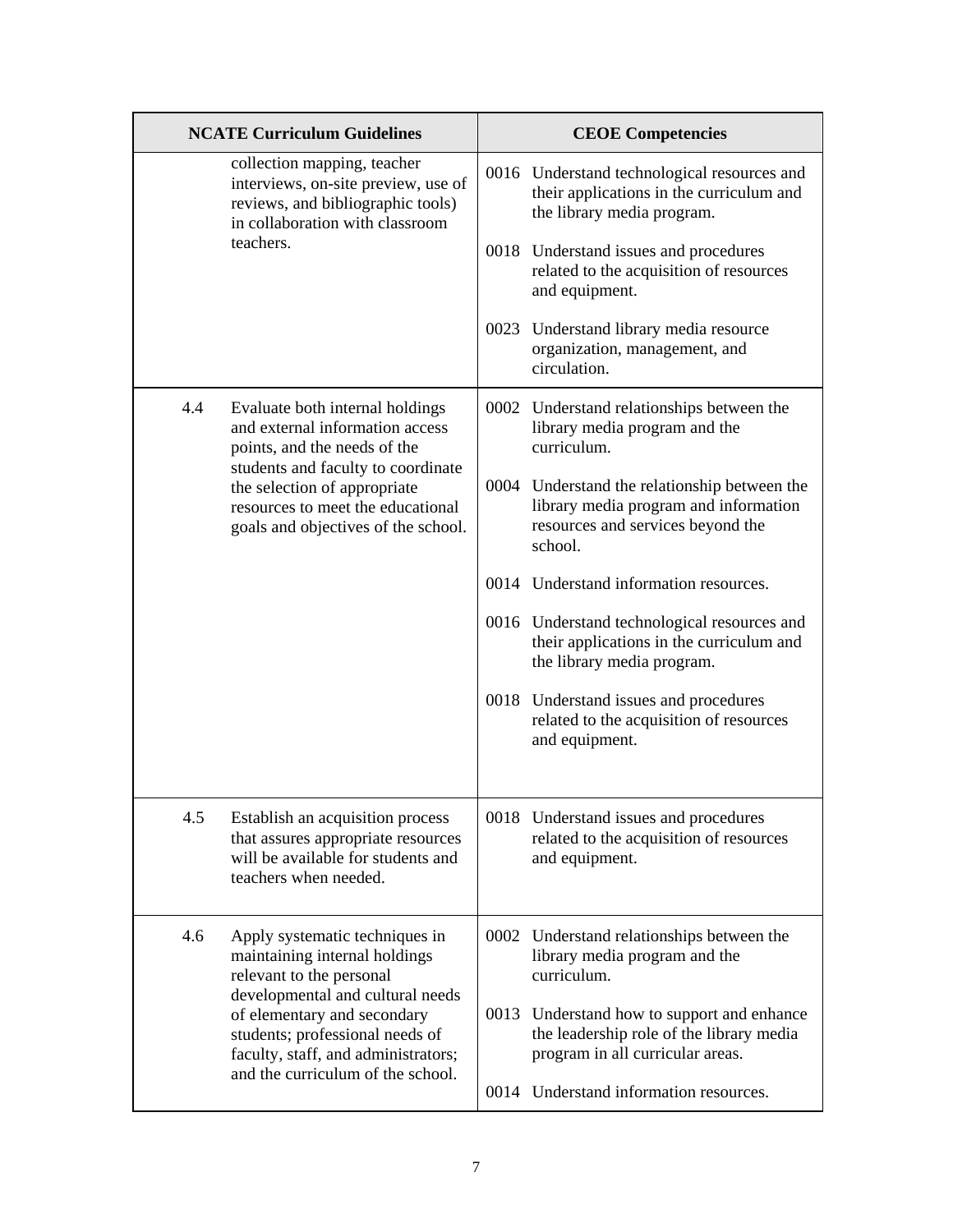|     |     | <b>NCATE Curriculum Guidelines</b>                                                                                                                                                                                               | <b>CEOE Competencies</b>                                                                                                   |
|-----|-----|----------------------------------------------------------------------------------------------------------------------------------------------------------------------------------------------------------------------------------|----------------------------------------------------------------------------------------------------------------------------|
|     |     |                                                                                                                                                                                                                                  | 0015 Understand types and characteristics of<br>literature for children and young adults.                                  |
|     |     |                                                                                                                                                                                                                                  | 0016 Understand technological resources and<br>their applications in the curriculum and<br>the library media program.      |
|     |     |                                                                                                                                                                                                                                  | 0017 Understand how to design and produce<br>curriculum-integrated instructional<br>materials.                             |
|     |     |                                                                                                                                                                                                                                  | 0018 Understand issues and procedures<br>related to the acquisition of resources<br>and equipment.                         |
| 5.0 |     | Collection Utilization. The ability to use<br>resources to support the personal,<br>developmental, and curricular needs of<br>students, and the instructional<br>development needs of faculty is shown<br>by candidates who can: |                                                                                                                            |
|     | 5.1 | Develop a partnership with faculty<br>to ensure that the evaluation and<br>selection process provides<br>curriculum-related resources                                                                                            | 0002 Understand relationships between the<br>library media program and the<br>curriculum.                                  |
|     |     | appropriate to learner<br>characteristics such as abilities,                                                                                                                                                                     | 0003 Understand the roles and responsibilities<br>of the library media specialist.                                         |
|     |     | interests, needs, and learning<br>styles.                                                                                                                                                                                        | 0013 Understand how to support and enhance<br>the leadership role of the library media<br>program in all curricular areas. |
|     |     |                                                                                                                                                                                                                                  | 0018 Understand issues and procedures<br>related to the acquisition of resources<br>and equipment.                         |
|     | 5.2 | Ensure that the evaluation and<br>selection process provides                                                                                                                                                                     | 0007 Understand how to promote learning and<br>information literacy skills.                                                |
|     |     | curriculum-related resources that<br>reflect instructional strategies,<br>learning styles, and teaching<br>styles.                                                                                                               | 0013 Understand how to support and enhance<br>the leadership role of the library media<br>program in all curricular areas. |
|     |     |                                                                                                                                                                                                                                  | 0014 Understand information resources.                                                                                     |
|     |     |                                                                                                                                                                                                                                  | 0015 Understand types and characteristics of                                                                               |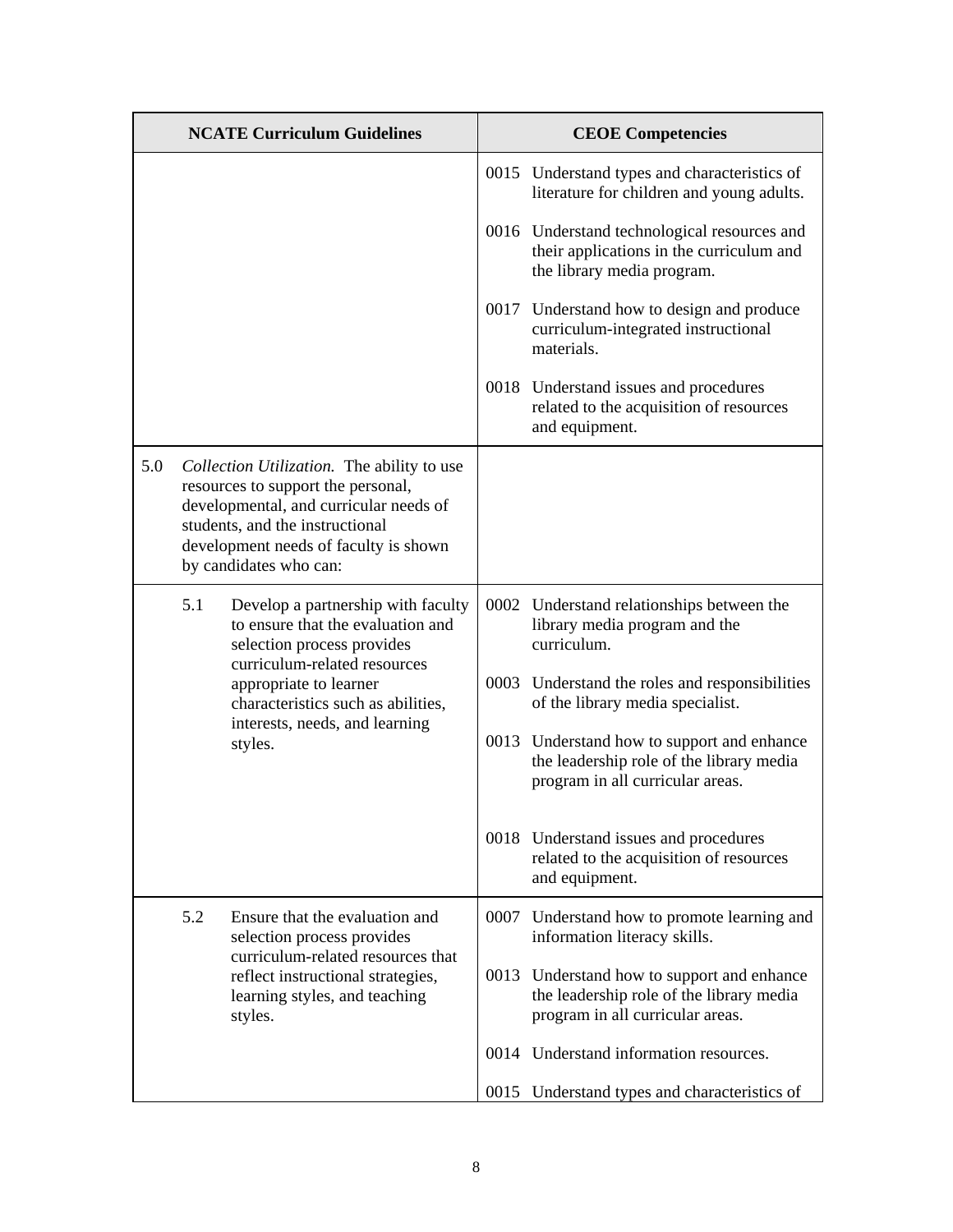| <b>NCATE Curriculum Guidelines</b> |          |                                                                                                                                                                                                                                                      | <b>CEOE Competencies</b> |                                                                                                                       |  |
|------------------------------------|----------|------------------------------------------------------------------------------------------------------------------------------------------------------------------------------------------------------------------------------------------------------|--------------------------|-----------------------------------------------------------------------------------------------------------------------|--|
|                                    |          |                                                                                                                                                                                                                                                      |                          | literature for children and young adults.                                                                             |  |
|                                    |          |                                                                                                                                                                                                                                                      |                          | 0016 Understand technological resources and<br>their applications in the curriculum and<br>the library media program. |  |
|                                    |          |                                                                                                                                                                                                                                                      |                          | 0018 Understand issues and procedures<br>related to the acquisition of resources<br>and equipment.                    |  |
|                                    | 5.3      | Recognize the characteristics<br>unique to each information format                                                                                                                                                                                   |                          | 0014 Understand information resources.                                                                                |  |
|                                    |          | and select items according to their<br>specific contribution to learning<br>objectives or personal,                                                                                                                                                  |                          | 0017 Understand how to design and produce<br>curriculum-integrated instructional<br>materials.                        |  |
|                                    |          | developmental needs.                                                                                                                                                                                                                                 |                          | 0018 Understand issues and procedures<br>related to the acquisition of resources<br>and equipment.                    |  |
| 6.0                                | who can: | Production Management. The ability to<br>assist faculty and students to design and<br>produce resources is shown by candidates                                                                                                                       |                          |                                                                                                                       |  |
|                                    | 6.1      | Apply criteria to determine the<br>appropriateness of producing local<br>resources as opposed to selecting<br>commercially produced resources.                                                                                                       |                          | 0017 Understand how to design and produce<br>curriculum-integrated instructional<br>materials.                        |  |
|                                    | 6.2      | Apply basic principles of<br>instructional design in producing                                                                                                                                                                                       | 0007                     | Understand how to promote learning and<br>information literacy skills.                                                |  |
|                                    |          | resources for specified learning<br>objectives.                                                                                                                                                                                                      |                          | 0017 Understand how to design and produce<br>curriculum-integrated instructional<br>materials.                        |  |
|                                    | 6.3      | Apply evaluative criteria for<br>locally produced media for<br>inclusion in the internal holdings.                                                                                                                                                   |                          | 0017 Understand how to design and produce<br>curriculum-integrated instructional<br>materials.                        |  |
| 7.0                                |          | Organization. The ability to implement<br>policies and procedures for effective and<br>efficient acquisition, cataloging,<br>processing, circulating, and maintaining<br>equipment and resources to ensure access<br>is shown by candidates who can: |                          |                                                                                                                       |  |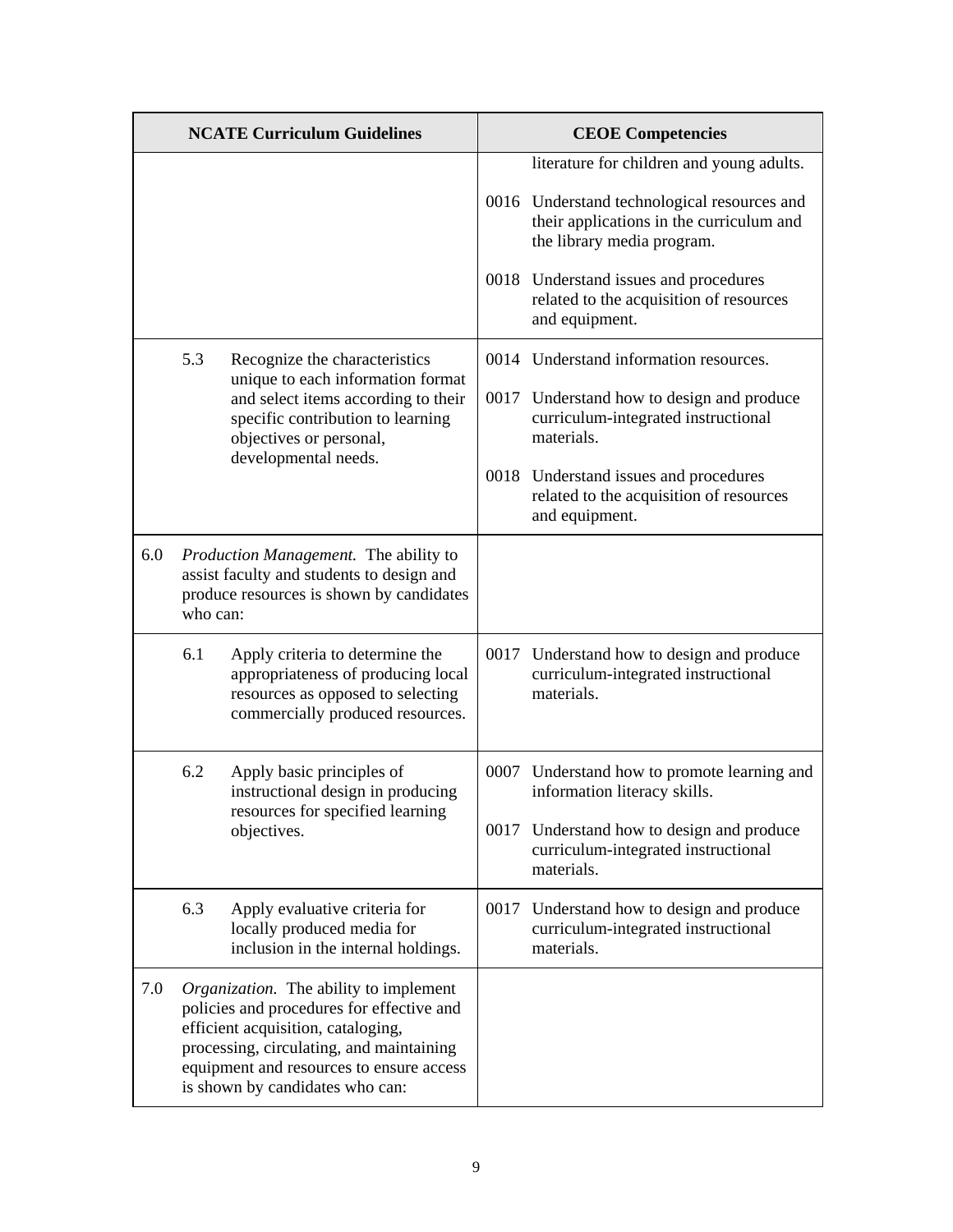|     |     | <b>NCATE Curriculum Guidelines</b>                                                                                                                                                                                                        | <b>CEOE Competencies</b> |                                                                                                                             |  |
|-----|-----|-------------------------------------------------------------------------------------------------------------------------------------------------------------------------------------------------------------------------------------------|--------------------------|-----------------------------------------------------------------------------------------------------------------------------|--|
|     | 7.1 | Coordinate the acquisition process<br>for resources, equipment, and<br>supplies.                                                                                                                                                          |                          | 0003 Understand the roles and responsibilities<br>of the library media specialist.                                          |  |
|     |     |                                                                                                                                                                                                                                           |                          | 0018 Understand issues and procedures<br>related to the acquisition of resources<br>and equipment.                          |  |
|     | 7.2 | Implement recognized<br>standardized procedures for<br>classifying, cataloging, and<br>processing resources which will<br>facilitate computerization (MARC<br>format) and resource sharing.                                               |                          | 0023 Understand library media resource<br>organization, management, and<br>circulation.                                     |  |
|     | 7.3 | Organize and maintain current<br>bibliographic records.                                                                                                                                                                                   |                          | 0011 Understand how to communicate<br>information obtained from a search.                                                   |  |
|     |     |                                                                                                                                                                                                                                           |                          | 0023 Understand library media resource<br>organization, management, and<br>circulation.                                     |  |
|     | 7.4 | Select appropriate systems for<br>circulation and access, including<br>automated systems.                                                                                                                                                 |                          | 0023 Understand library media resource<br>organization, management, and<br>circulation.                                     |  |
|     | 7.5 | Implement and evaluate<br>circulation policies and<br>procedures based on needs of<br>users.                                                                                                                                              |                          | 0023 Understand library media resource<br>organization, management, and<br>circulation.                                     |  |
|     | 7.6 | Implement procedures for ongoing<br>inventory and maintenance of                                                                                                                                                                          |                          | 0020 Understand scheduling and facilities use<br>in the library media center.                                               |  |
|     |     | resources and equipment.                                                                                                                                                                                                                  |                          | 0023 Understand library media resource<br>organization, management, and<br>circulation.                                     |  |
| 8.0 |     | Administration. The ability to develop,<br>implement, and evaluate school library<br>media programs to meet educational<br>goals, including the management of<br>personnel, resources, and facilities, is<br>shown by candidates who can: |                          |                                                                                                                             |  |
|     | 8.1 | Work with faculty, administrators,<br>and other library media<br>professionals to establish library<br>media program goals which are an                                                                                                   | 0013                     | 0003 Understand the roles and responsibilities<br>of the library media specialist.<br>Understand how to support and enhance |  |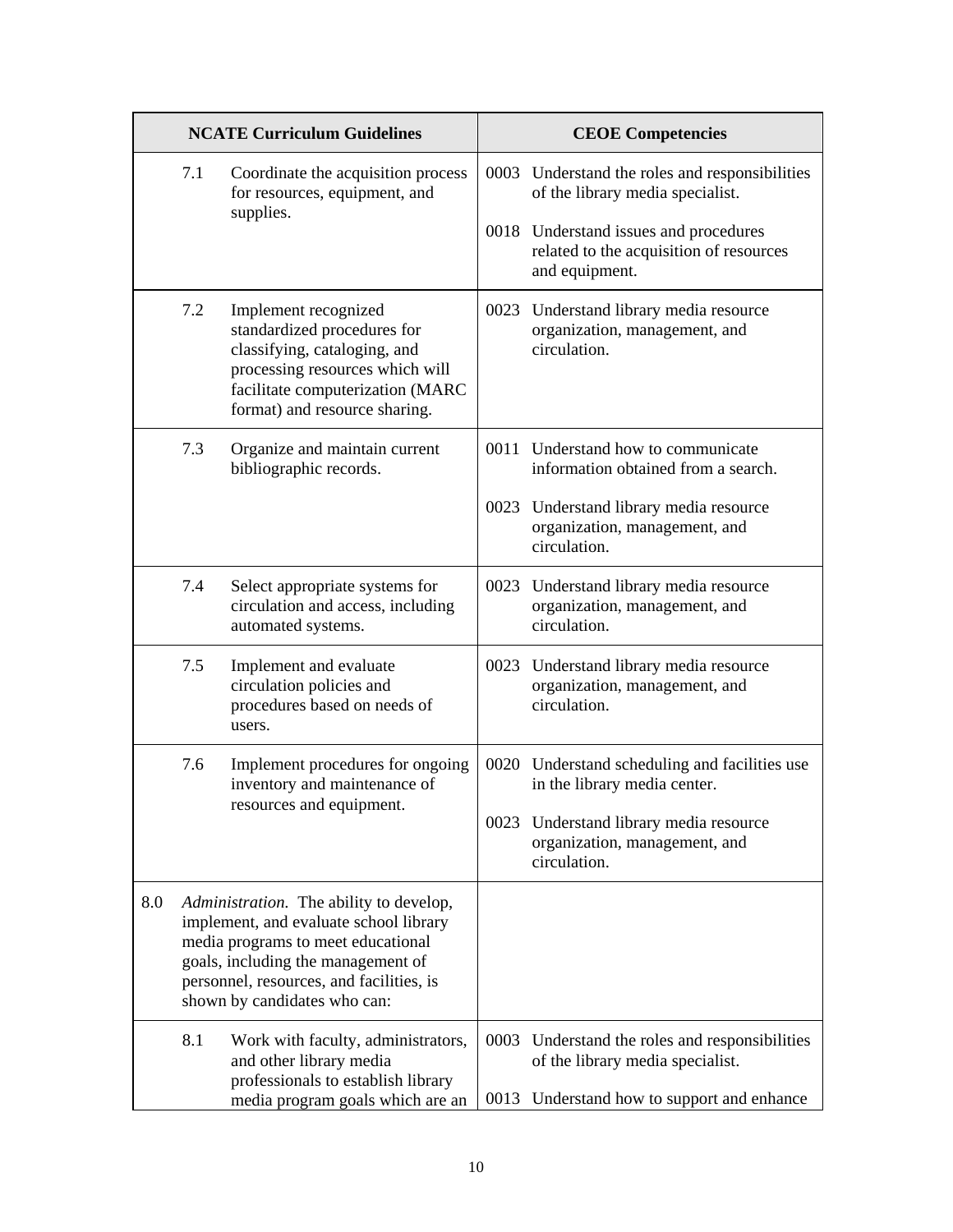|     | <b>NCATE Curriculum Guidelines</b>                                                                                                    | <b>CEOE Competencies</b> |                                                                                                                            |  |
|-----|---------------------------------------------------------------------------------------------------------------------------------------|--------------------------|----------------------------------------------------------------------------------------------------------------------------|--|
|     | integral part of the educational<br>program in the school and district.                                                               |                          | the leadership role of the library media<br>program in all curricular areas.                                               |  |
|     |                                                                                                                                       |                          | 0019 Understand the development,<br>implementation, and ongoing evaluation<br>of a library media program.                  |  |
| 8.2 | Develop annual and long-range<br>plans with faculty, administrators,<br>and other library media<br>professionals to meet the goals of |                          | 0013 Understand how to support and enhance<br>the leadership role of the library media<br>program in all curricular areas. |  |
|     | a comprehensive school library<br>media program and disseminate<br>those plans to appropriate<br>individuals and groups.              |                          | 0019 Understand the development,<br>implementation, and ongoing evaluation<br>of a library media program.                  |  |
| 8.3 | Apply effective management<br>principles to the administration of<br>the school library media program.                                |                          | 0019 Understand the development,<br>implementation, and ongoing evaluation<br>of a library media program.                  |  |
|     |                                                                                                                                       |                          | 0020 Understand scheduling and facilities use<br>in the library media center.                                              |  |
|     |                                                                                                                                       |                          | 0021 Understand the supervision and<br>management of library media program<br>staff.                                       |  |
|     |                                                                                                                                       |                          | 0022 Understand the fiscal management of a<br>library media program.                                                       |  |
|     |                                                                                                                                       |                          | 0023 Understand library media resource<br>organization, management, and<br>circulation.                                    |  |
| 8.4 | Design, establish, and<br>communicate policies and<br>procedures for the implementation                                               |                          | 0019 Understand the development,<br>implementation, and ongoing evaluation<br>of a library media program.                  |  |
|     | of an effective school library<br>media program that is central to<br>the educational mission of the                                  |                          | 0020 Understand scheduling and facilities use<br>in the library media center.                                              |  |
|     | school.                                                                                                                               |                          | 0021 Understand the supervision and<br>management of library media program<br>staff.                                       |  |
|     |                                                                                                                                       |                          | 0022 Understand the fiscal management of a<br>library media program.                                                       |  |
|     |                                                                                                                                       |                          | 0023 Understand library media resource                                                                                     |  |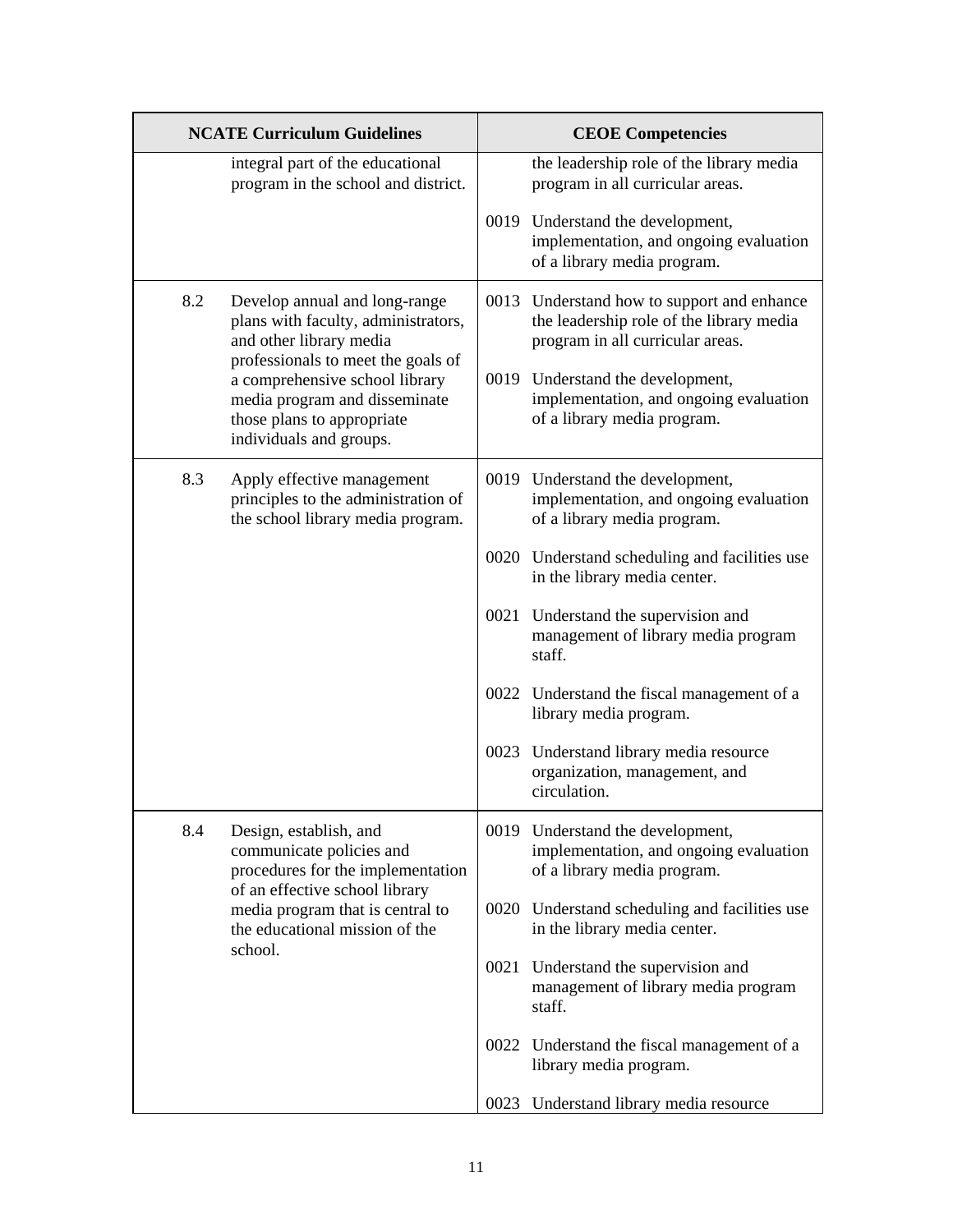|      | <b>NCATE Curriculum Guidelines</b>                                                                                                                                              | <b>CEOE Competencies</b> |                                                                                                                                       |
|------|---------------------------------------------------------------------------------------------------------------------------------------------------------------------------------|--------------------------|---------------------------------------------------------------------------------------------------------------------------------------|
|      |                                                                                                                                                                                 |                          | organization, management, and<br>circulation.                                                                                         |
| 8.5  | Prepare, justify, and administer<br>the school library media program<br>budget based on instructional<br>program needs.                                                         |                          | 0022 Understand the fiscal management of a<br>library media program.                                                                  |
| 8.6  | Participate in planning, arranging,<br>and using school library media<br>facilities to support the<br>instructional program.                                                    |                          | 0020 Understand scheduling and facilities use<br>in the library media center.                                                         |
| 8.7  | Assign, instruct, supervise, and<br>evaluate support staff, volunteers,<br>and student assistants.                                                                              |                          | 0021 Understand the supervision and<br>management of library media program<br>staff.                                                  |
| 8.8  | Advocate, initiate, and implement<br>formal and informal agreements<br>providing for increased<br>availability and accessibility of<br>information through resource<br>sharing. |                          | 0004 Understand the relationship between the<br>library media program and information<br>resources and services beyond the<br>school. |
| 8.9  | Evaluate in collaboration with<br>faculty, administrators, and other<br>library media professionals the<br>instructional effects of the school<br>library media program.        |                          | 0019 Understand the development,<br>implementation, and ongoing evaluation<br>of a library media program.                             |
| 8.10 | Apply appropriate research<br>findings to improve teaching and<br>learning throughout the school                                                                                |                          | 0003 Understand the roles and responsibilities<br>of the library media specialist.                                                    |
|      | and specifically within the school<br>library media program.                                                                                                                    |                          | 0006 Understand resources and strategies for<br>ongoing professional development.                                                     |
|      |                                                                                                                                                                                 |                          | 0013 Understand how to support and enhance<br>the leadership role of the library media<br>program in all curricular areas.            |
|      |                                                                                                                                                                                 |                          | 0019 Understand the development,<br>implementation, and ongoing evaluation<br>of a library media program.                             |
| 8.11 | Conduct action research to assist<br>in the development and<br>implementation of an exemplary<br>school library media program.                                                  |                          | 0019 Understand the development,<br>implementation, and ongoing evaluation<br>of a library media program.                             |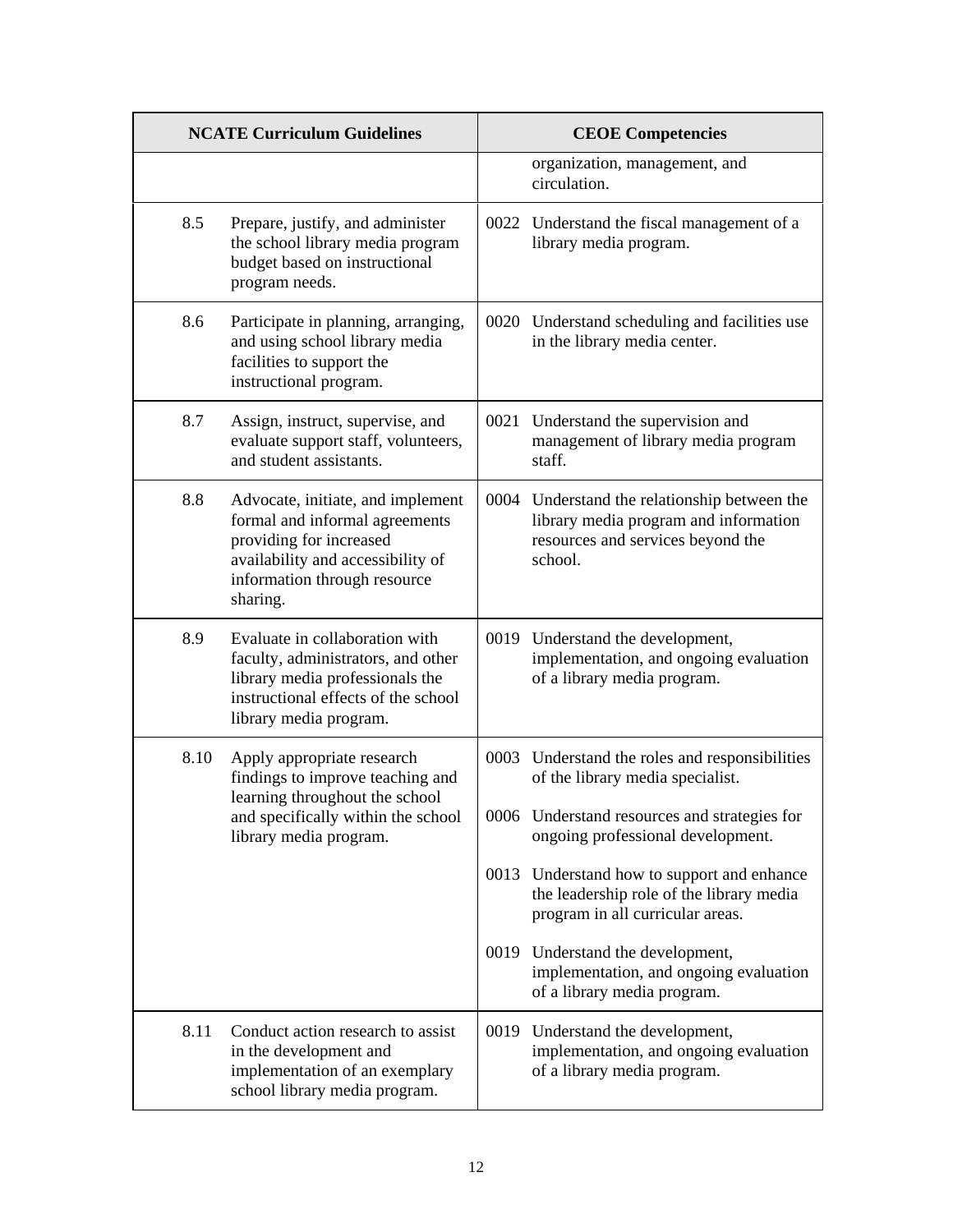| <b>NCATE Curriculum Guidelines</b> |      | <b>CEOE Competencies</b>                                                                                                  |  |                                                                                                                            |
|------------------------------------|------|---------------------------------------------------------------------------------------------------------------------------|--|----------------------------------------------------------------------------------------------------------------------------|
|                                    | 8.12 | Monitor, assess, and employ<br>existing and emerging<br>technologies for management<br>applications.                      |  | 0016 Understand technological resources and<br>their applications in the curriculum and<br>the library media program.      |
|                                    |      |                                                                                                                           |  | 0018 Understand issues and procedures<br>related to the acquisition of resources<br>and equipment.                         |
|                                    |      |                                                                                                                           |  | 0023 Understand library media resource<br>organization, management, and<br>circulation.                                    |
|                                    | 8.13 | Facilitate the efforts of the school<br>library media advisory committee<br>that includes administrators,                 |  | 0001 Understand the role of the school library<br>media program.                                                           |
|                                    |      | teachers, students, parents, and<br>other representatives of the                                                          |  | 0003 Understand the roles and responsibilities<br>of the library media specialist.                                         |
|                                    |      | community.                                                                                                                |  | 0013 Understand how to support and enhance<br>the leadership role of the library media<br>program in all curricular areas. |
|                                    |      |                                                                                                                           |  | 0019 Understand the development,<br>implementation, and ongoing evaluation<br>of a library media program.                  |
|                                    | 8.14 | Participate in school-wide<br>instructional leadership efforts.                                                           |  | 0001 Understand the role of the school library<br>media program.                                                           |
|                                    |      |                                                                                                                           |  | 0002 Understand relationships between the<br>library media program and the<br>curriculum.                                  |
|                                    |      |                                                                                                                           |  | 0003 Understand the roles and responsibilities<br>of the library media specialist.                                         |
|                                    |      |                                                                                                                           |  | 0013 Understand how to support and enhance<br>the leadership role of the library media<br>program in all curricular areas. |
|                                    |      |                                                                                                                           |  | 0019 Understand the development,<br>implementation, and ongoing evaluation<br>of a library media program.                  |
| 9.0                                |      | Instructional Leadership. The ability to<br>serve as a learning facilitator within<br>schools and as a leader of faculty, |  |                                                                                                                            |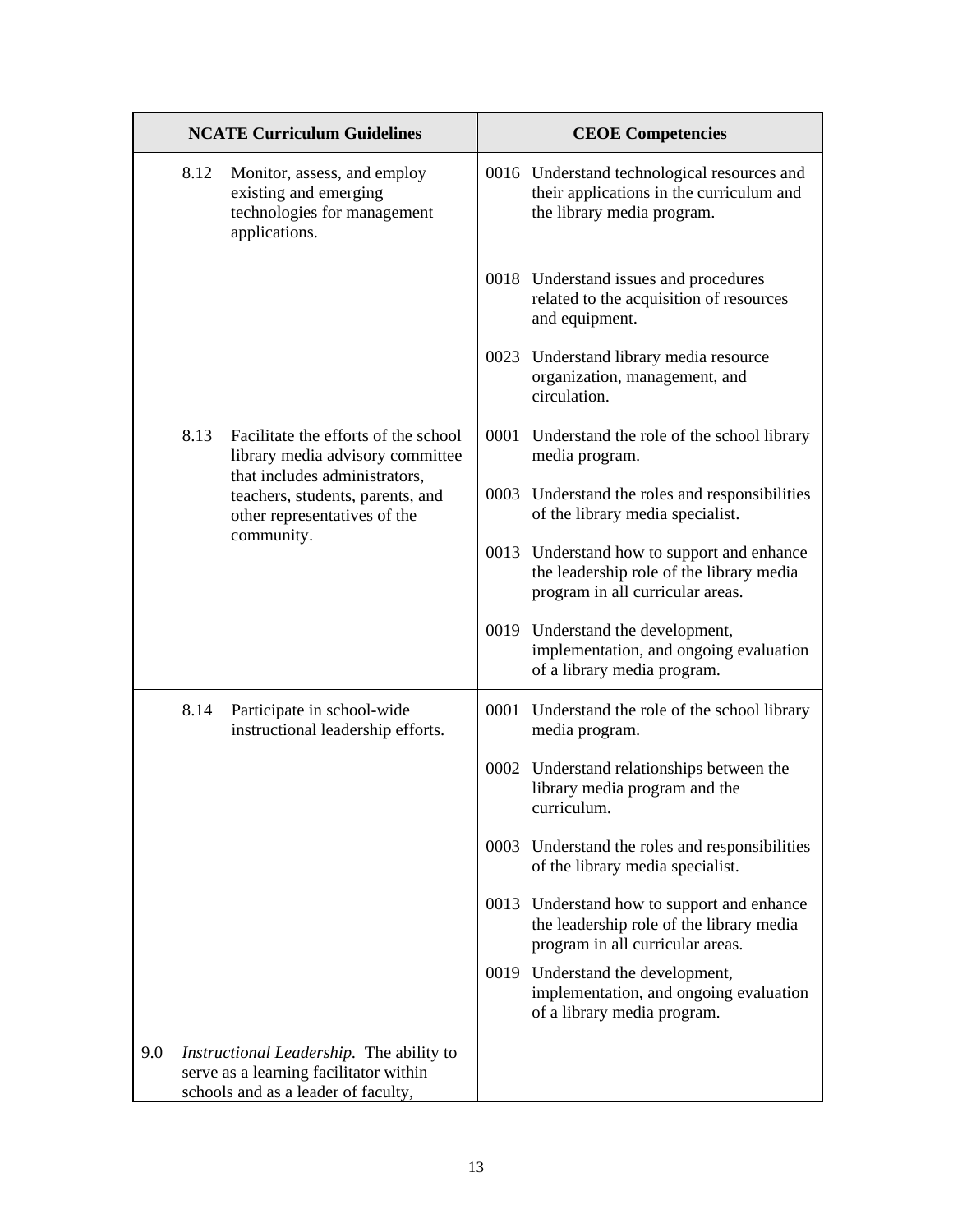| <b>NCATE Curriculum Guidelines</b>                                                                                                         | <b>CEOE Competencies</b>                                                                                                   |  |
|--------------------------------------------------------------------------------------------------------------------------------------------|----------------------------------------------------------------------------------------------------------------------------|--|
| administration, and students in the<br>development of effective strategies for<br>teaching and learning is shown by<br>candidates who can: |                                                                                                                            |  |
| 9.1<br>Participate, as an educational<br>leader, an equal partner, and a                                                                   | 0001 Understand the role of the school library<br>media program.                                                           |  |
| change agent, in the curriculum<br>development process at both the<br>building and district levels.                                        | 0002 Understand relationships between the<br>library media program and the<br>curriculum.                                  |  |
|                                                                                                                                            | 0003 Understand the roles and responsibilities<br>of the library media specialist.                                         |  |
|                                                                                                                                            | 0013 Understand how to support and enhance<br>the leadership role of the library media<br>program in all curricular areas. |  |
|                                                                                                                                            | 0019 Understand the development,<br>implementation, and ongoing evaluation<br>of a library media program.                  |  |
| 9.2<br>Work with other faculty to<br>identify appropriate instructional<br>strategies and creative uses of<br>resources.                   | 0002 Understand relationships between the<br>library media program and the<br>curriculum.                                  |  |
|                                                                                                                                            | 0003 Understand the roles and responsibilities<br>of the library media specialist.                                         |  |
|                                                                                                                                            | 0013 Understand how to support and enhance<br>the leadership role of the library media<br>program in all curricular areas. |  |
|                                                                                                                                            | 0017 Understand how to design and produce<br>curriculum-integrated instructional<br>materials.                             |  |
|                                                                                                                                            | 0018 Understand issues and procedures<br>related to the acquisition of resources<br>and equipment.                         |  |
| 9.3<br>Collaboratively plan with other<br>faculty to provide activities and<br>opportunities for elementary and                            | 0003 Understand the roles and responsibilities<br>of the library media specialist.                                         |  |
| secondary students to assume<br>responsibilities for planning,<br>undertaking, and assuming                                                | 0007 Understand how to promote learning and<br>information literacy skills.                                                |  |
|                                                                                                                                            | 0008 Understand how to determine                                                                                           |  |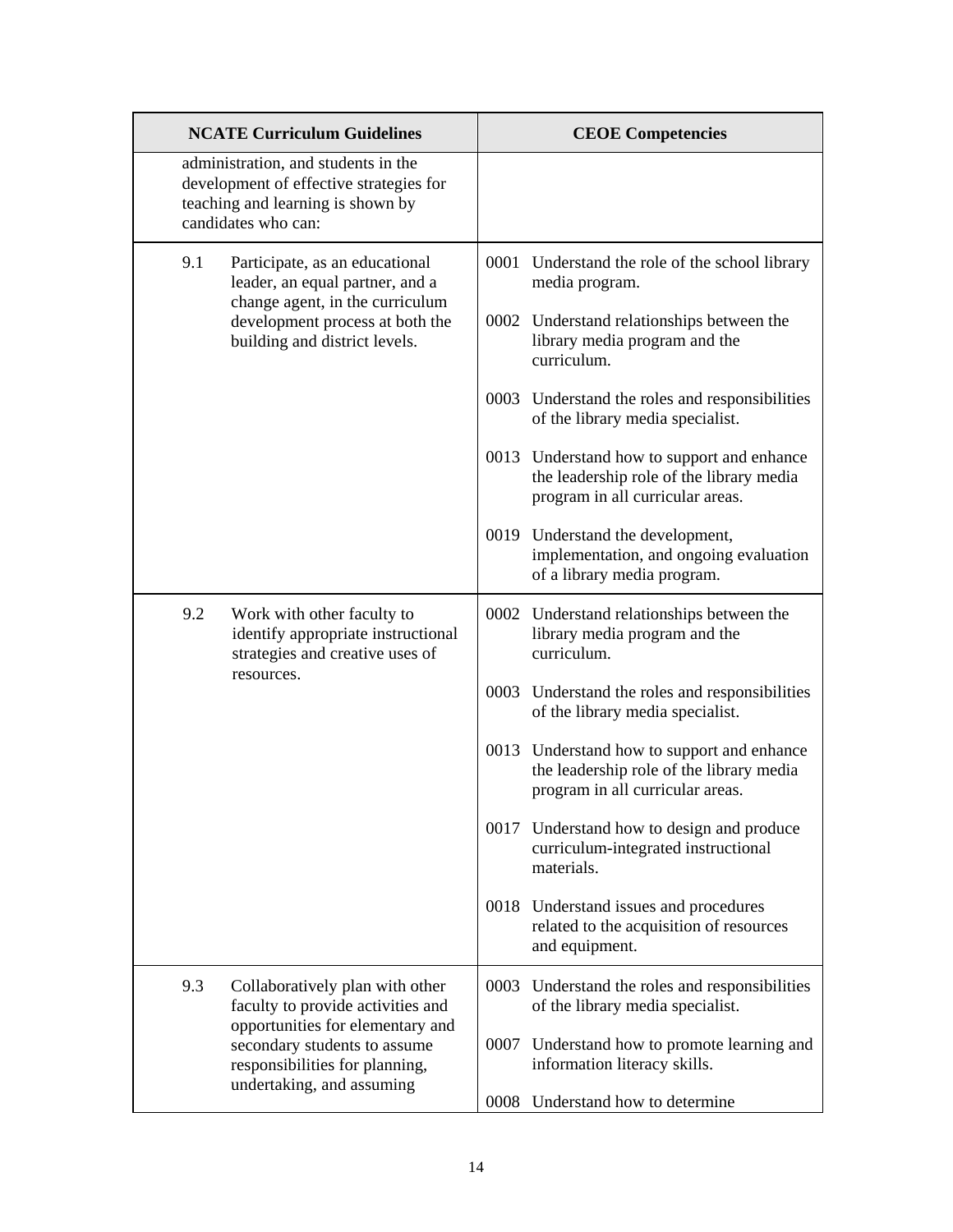|     | <b>NCATE Curriculum Guidelines</b>                                                                                                                        | <b>CEOE Competencies</b> |                                                                                                                            |
|-----|-----------------------------------------------------------------------------------------------------------------------------------------------------------|--------------------------|----------------------------------------------------------------------------------------------------------------------------|
|     | independent learning.                                                                                                                                     |                          | information needs and initiate searches.                                                                                   |
|     |                                                                                                                                                           |                          | 0009 Understand how to locate and access<br>resources.                                                                     |
|     |                                                                                                                                                           |                          | 0010 Understand how to locate, analyze, and<br>evaluate information.                                                       |
|     |                                                                                                                                                           |                          | 0011 Understand how to communicate<br>information obtained from a search.                                                  |
|     |                                                                                                                                                           |                          | 0012 Understand strategies for assessing<br>progress during a search and evaluating<br>the overall search process.         |
|     |                                                                                                                                                           |                          | 0013 Understand how to support and enhance<br>the leadership role of the library media<br>program in all curricular areas. |
| 9.4 | Anticipate the need for specific<br>information and resources in<br>response to information needs<br>identified in the curriculum<br>development process. |                          | 0002 Understand relationships between the<br>library media program and the<br>curriculum.                                  |
|     |                                                                                                                                                           |                          | 0013 Understand how to support and enhance<br>the leadership role of the library media<br>program in all curricular areas. |
|     |                                                                                                                                                           |                          | 0014 Understand information resources.                                                                                     |
|     |                                                                                                                                                           |                          | 0015 Understand types and characteristics of<br>literature for children and young adults.                                  |
|     |                                                                                                                                                           |                          | 0016 Understand technological resources and<br>their applications in the curriculum and<br>the library media program.      |
|     |                                                                                                                                                           |                          | 0017 Understand how to design and produce<br>curriculum-integrated instructional<br>materials.                             |
|     |                                                                                                                                                           |                          | 0018 Understand issues and procedures<br>related to the acquisition of resources<br>and equipment.                         |
|     |                                                                                                                                                           |                          | 0019 Understand the development,<br>implementation, and ongoing evaluation<br>of a library media program.                  |
| 9.5 | Share with other faculty the role                                                                                                                         |                          | 0001 Understand the role of the school library                                                                             |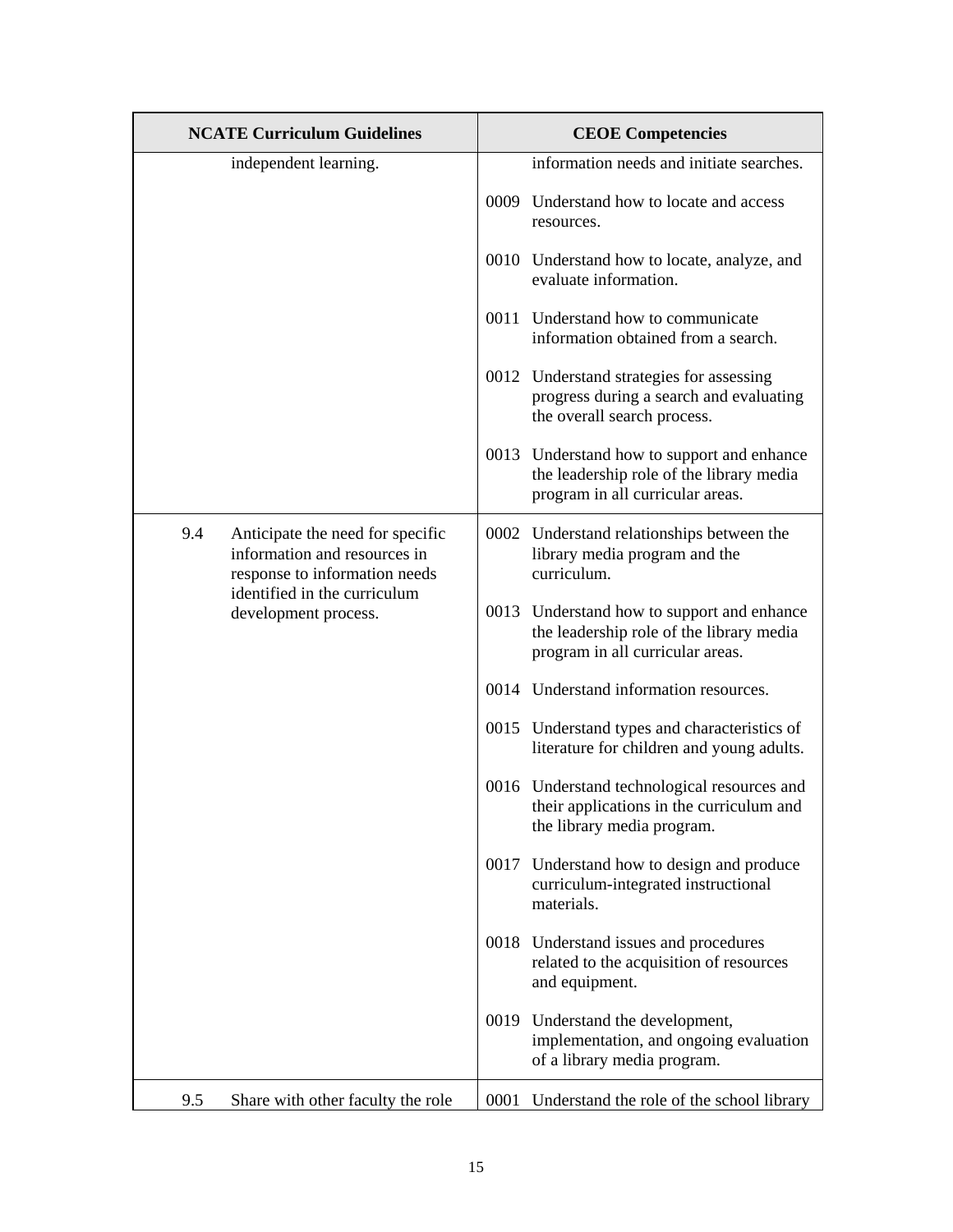| <b>NCATE Curriculum Guidelines</b>                                                                   | <b>CEOE Competencies</b>                                                                                                                                                                                                                                                   |
|------------------------------------------------------------------------------------------------------|----------------------------------------------------------------------------------------------------------------------------------------------------------------------------------------------------------------------------------------------------------------------------|
| of motivator, coach, and guide for<br>elementary and secondary<br>students in the development of     | media program.<br>0002 Understand relationships between the                                                                                                                                                                                                                |
| reading, listening, and viewing<br>competencies, including critical<br>thinking skills, for lifelong | library media program and the<br>curriculum.                                                                                                                                                                                                                               |
| learning.                                                                                            | 0003 Understand the roles and responsibilities<br>of the library media specialist.                                                                                                                                                                                         |
|                                                                                                      | 0007 Understand how to promote learning and<br>information literacy skills.                                                                                                                                                                                                |
|                                                                                                      | 0008 Understand how to determine<br>information needs and initiate searches.                                                                                                                                                                                               |
|                                                                                                      | 0009 Understand how to locate and access<br>resources.                                                                                                                                                                                                                     |
|                                                                                                      | 0010 Understand how to locate, analyze, and<br>evaluate information.                                                                                                                                                                                                       |
|                                                                                                      | 0011 Understand how to communicate<br>information obtained from a search.                                                                                                                                                                                                  |
|                                                                                                      | 0012 Understand strategies for assessing<br>progress during a search and evaluating<br>the overall search process.                                                                                                                                                         |
|                                                                                                      | 0013 Understand how to support and enhance<br>the leadership role of the library media<br>program in all curricular areas.                                                                                                                                                 |
|                                                                                                      | 0003 (OPTE) The teacher uses best practices<br>related to motivation and behavior to<br>create learning environments that<br>encourage positive social interaction,<br>self-motivation, and active engagement<br>in learning, thus providing opportunities<br>for success. |
|                                                                                                      | 0006 (OPTE) The teacher understands<br>curriculum integration processes and<br>uses a variety of instructional strategies<br>to encourage students' development of<br>critical thinking, problem solving, and<br>performance skills and effective use of<br>technology.    |
|                                                                                                      | 0012<br>(OPTE) The teacher fosters positive<br>interaction with school colleagues,                                                                                                                                                                                         |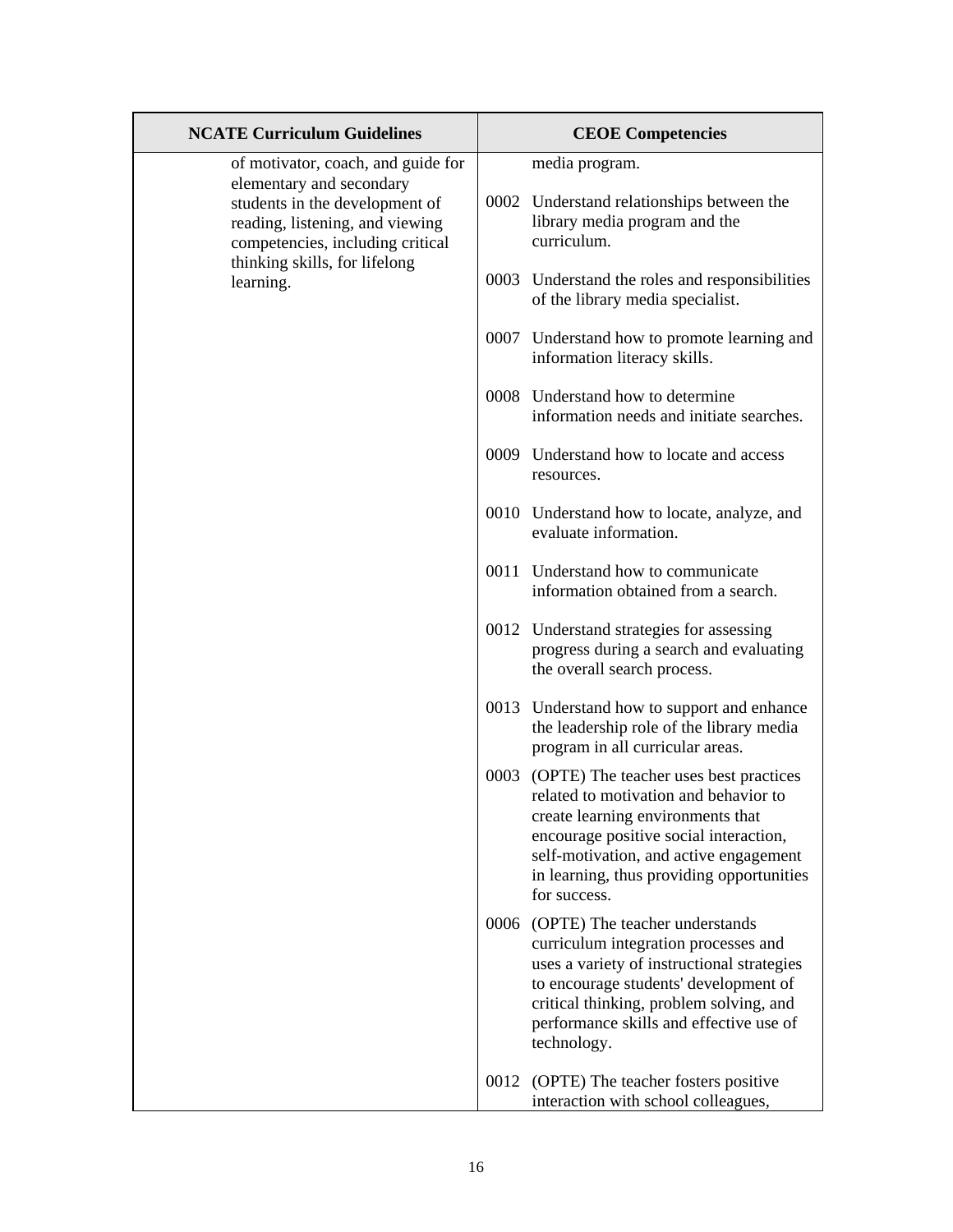| <b>NCATE Curriculum Guidelines</b> |                                                                                                     | <b>CEOE Competencies</b> |                                                                                                                                                                                                                                                                            |
|------------------------------------|-----------------------------------------------------------------------------------------------------|--------------------------|----------------------------------------------------------------------------------------------------------------------------------------------------------------------------------------------------------------------------------------------------------------------------|
|                                    |                                                                                                     |                          | parents/families, and organizations in the<br>community to actively engage them in<br>support of students' learning and well-<br>being.                                                                                                                                    |
| 9.6                                | Motivate and guide elementary<br>and secondary students in                                          |                          | 0015 Understand types and characteristics of<br>literature for children and young adults.                                                                                                                                                                                  |
|                                    | appreciating literature.                                                                            |                          | 0003 (OPTE) The teacher uses best practices<br>related to motivation and behavior to<br>create learning environments that<br>encourage positive social interaction,<br>self-motivation, and active engagement<br>in learning, thus providing opportunities<br>for success. |
| 9.7                                | Participate as an equal partner<br>with faculty in designing,                                       |                          | 0003 Understand the roles and responsibilities<br>of the library media specialist.                                                                                                                                                                                         |
|                                    | evaluating, and modifying<br>teaching and learning activities,<br>and in evaluating student mastery |                          | 0007 Understand how to promote learning and<br>information literacy skills.                                                                                                                                                                                                |
|                                    | of these activities.                                                                                |                          | 0013 Understand how to support and enhance<br>the leadership role of the library media<br>program in all curricular areas.                                                                                                                                                 |
| 9.8                                | Assist elementary and secondary<br>students and faculty in developing                               |                          | 0007 Understand how to promote learning and<br>information literacy skills.                                                                                                                                                                                                |
|                                    | independence in retrieving,<br>analyzing, interpreting,<br>organizing, evaluating,                  |                          | 0008 Understand how to determine<br>information needs and initiate searches.                                                                                                                                                                                               |
|                                    | synthesizing, and communicating<br>information and ideas.                                           |                          | 0009 Understand how to locate and access<br>resources.                                                                                                                                                                                                                     |
|                                    |                                                                                                     |                          | 0010 Understand how to locate, analyze, and<br>evaluate information.                                                                                                                                                                                                       |
|                                    |                                                                                                     |                          | 0011 Understand how to communicate<br>information obtained from a search.                                                                                                                                                                                                  |
|                                    |                                                                                                     |                          | 0012 Understand strategies for assessing<br>progress during a search and evaluating<br>the overall search process.                                                                                                                                                         |
| 9.9                                | Promote the design of production<br>activities, including adapting                                  |                          | 0007 Understand how to promote learning and<br>information literacy skills.                                                                                                                                                                                                |
|                                    | resources for new purposes, to<br>assist in the development of skills<br>for analyzing, evaluating, |                          | 0010 Understand how to locate, analyze, and                                                                                                                                                                                                                                |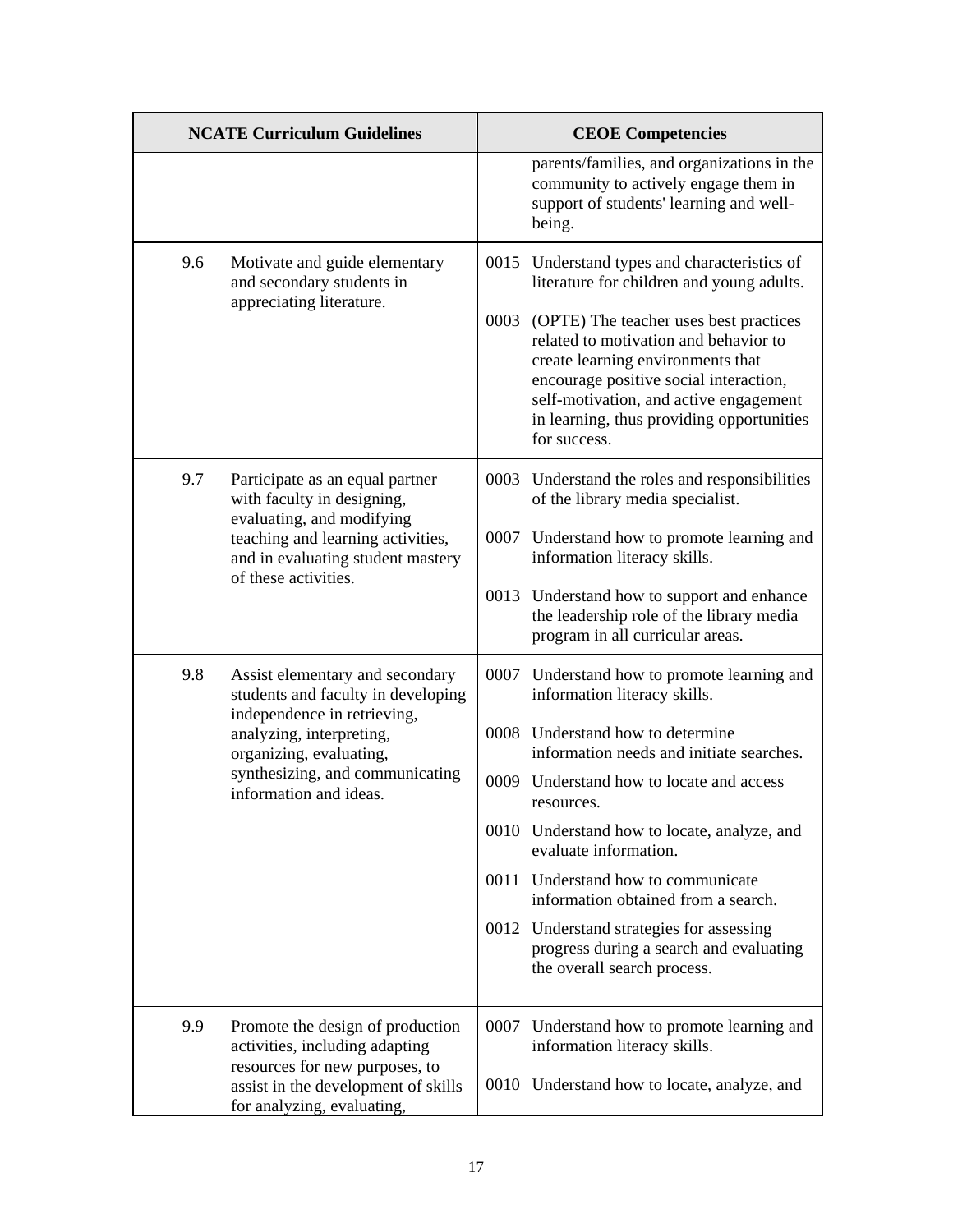| <b>NCATE Curriculum Guidelines</b>              |                                                                                                                                                                            | <b>CEOE Competencies</b> |                                                                                                                            |
|-------------------------------------------------|----------------------------------------------------------------------------------------------------------------------------------------------------------------------------|--------------------------|----------------------------------------------------------------------------------------------------------------------------|
| synthesizing, and communicating<br>information. |                                                                                                                                                                            |                          | evaluate information.                                                                                                      |
|                                                 |                                                                                                                                                                            |                          | 0011 Understand how to communicate<br>information obtained from a search.                                                  |
|                                                 |                                                                                                                                                                            |                          | 0017 Understand how to design and produce<br>curriculum-integrated instructional<br>materials.                             |
| 9.10                                            | Monitor, assess, and employ<br>existing and emerging<br>technologies for possible<br>applications to the instructional<br>program.                                         |                          | 0003 Understand the roles and responsibilities<br>of the library media specialist.                                         |
|                                                 |                                                                                                                                                                            |                          | 0013 Understand how to support and enhance<br>the leadership role of the library media<br>program in all curricular areas. |
|                                                 |                                                                                                                                                                            |                          | 0016 Understand technological resources and<br>their applications in the curriculum and<br>the library media program.      |
| 9.11                                            | Plan and implement staff<br>development activities to increase                                                                                                             |                          | 0003 Understand the roles and responsibilities<br>of the library media specialist.                                         |
|                                                 | competence in locating, using, and<br>producing resources for teaching<br>and professional growth.                                                                         |                          | 0013 Understand how to support and enhance<br>the leadership role of the library media<br>program in all curricular areas. |
| 9.12                                            | Cooperatively plan with other<br>faculty to ensure that information<br>skills are taught and practiced as<br>curriculum integrated learning<br>experiences.                |                          | 0002 Understand relationships between the<br>library media program and the<br>curriculum.                                  |
|                                                 |                                                                                                                                                                            |                          | 0003 Understand the roles and responsibilities<br>of the library media specialist.                                         |
|                                                 |                                                                                                                                                                            |                          | 0013 Understand how to support and enhance<br>the leadership role of the library media<br>program in all curricular areas. |
|                                                 |                                                                                                                                                                            |                          | 0019 Understand the development,<br>implementation, and ongoing evaluation<br>of a library media program.                  |
|                                                 | 10.0 <i>Access</i> . The ability to develop a school<br>library media program dedicated to<br>providing access to information and ideas<br>is shown by candidates who can: |                          |                                                                                                                            |
| 10.1                                            | Develop and monitor selection<br>policies and review procedures                                                                                                            |                          | 0001 Understand the role of the school library                                                                             |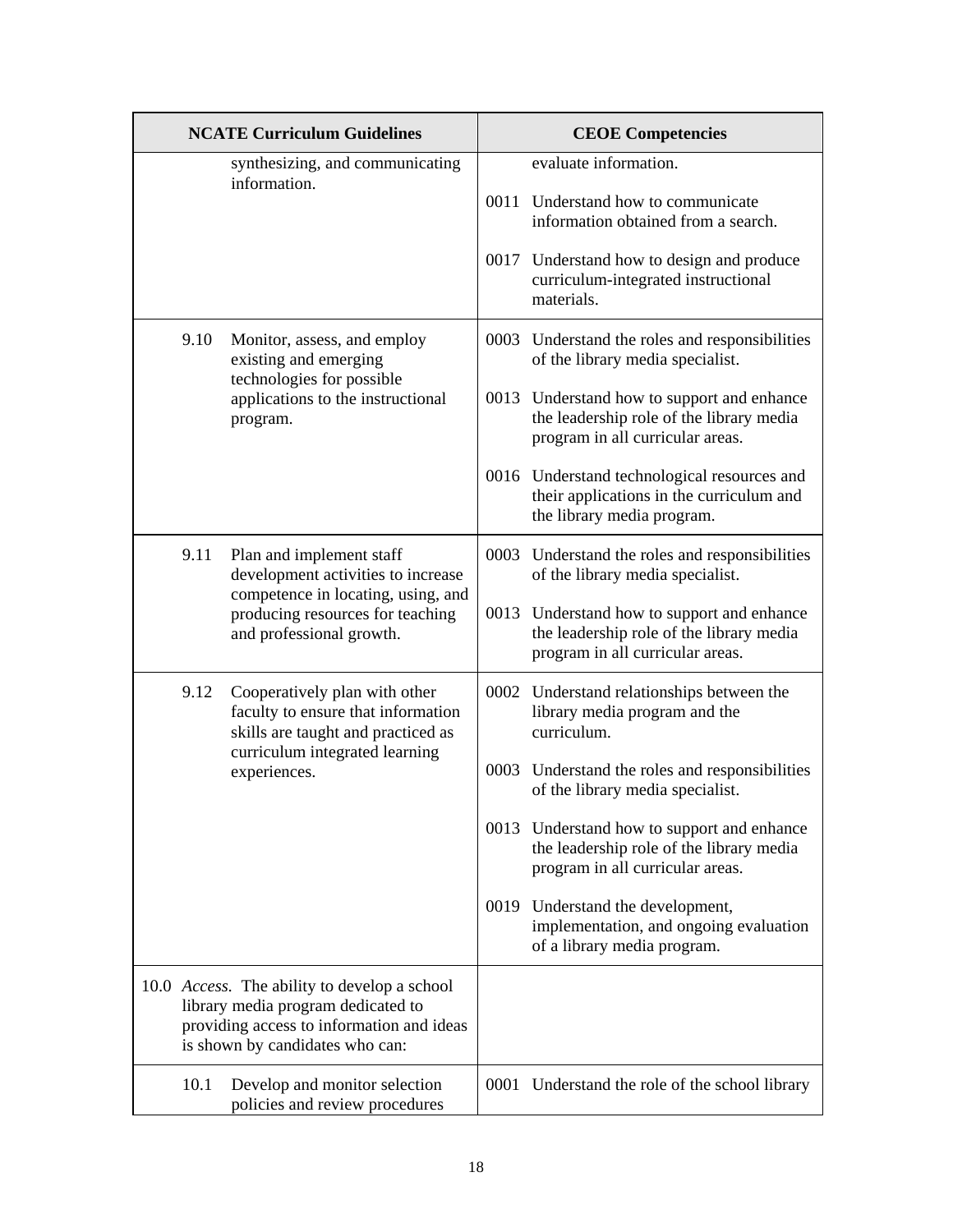| <b>NCATE Curriculum Guidelines</b>                                                                            | <b>CEOE Competencies</b>                                                                                              |  |
|---------------------------------------------------------------------------------------------------------------|-----------------------------------------------------------------------------------------------------------------------|--|
| that ensure unrestricted access to<br>information and ideas needed in a<br>globally concerned, diverse, and   | media program.<br>0003 Understand the roles and responsibilities                                                      |  |
| multicultural democratic society.                                                                             | of the library media specialist.<br>0005 Understand legal and ethical issues                                          |  |
|                                                                                                               | related to library media programs and<br>the role of the library media specialist.                                    |  |
|                                                                                                               | 0014 Understand information resources.                                                                                |  |
|                                                                                                               | 0015 Understand types and characteristics of<br>literature for children and young adults.                             |  |
|                                                                                                               | 0016 Understand technological resources and<br>their applications in the curriculum and<br>the library media program. |  |
|                                                                                                               | 0017 Understand how to design and produce<br>curriculum-integrated instructional<br>materials.                        |  |
|                                                                                                               | 0018 Understand issues and procedures<br>related to the acquisition of resources<br>and equipment.                    |  |
| 10.2<br>Provide for a reevaluation process<br>for addressing expressed concerns<br>about school library media | 0003 Understand the roles and responsibilities<br>of the library media specialist.                                    |  |
| resources.                                                                                                    | 0018 Understand issues and procedures<br>related to the acquisition of resources<br>and equipment.                    |  |
|                                                                                                               | 0019 Understand the development,<br>implementation, and ongoing evaluation<br>of a library media program.             |  |
|                                                                                                               |                                                                                                                       |  |
| 10.3<br>Enhance accessibility to all types<br>of resources and equipment by                                   | 0003 Understand the roles and responsibilities<br>of the library media specialist.                                    |  |
| identifying, evaluating,<br>establishing, and using delivery<br>systems to retrieve information in            | 0007 Understand how to promote learning and<br>information literacy skills.                                           |  |
| all formats and for all ability<br>levels.                                                                    | 0008 Understand how to determine<br>information needs and initiate searches.                                          |  |
|                                                                                                               | Understand how to locate and access<br>0009                                                                           |  |